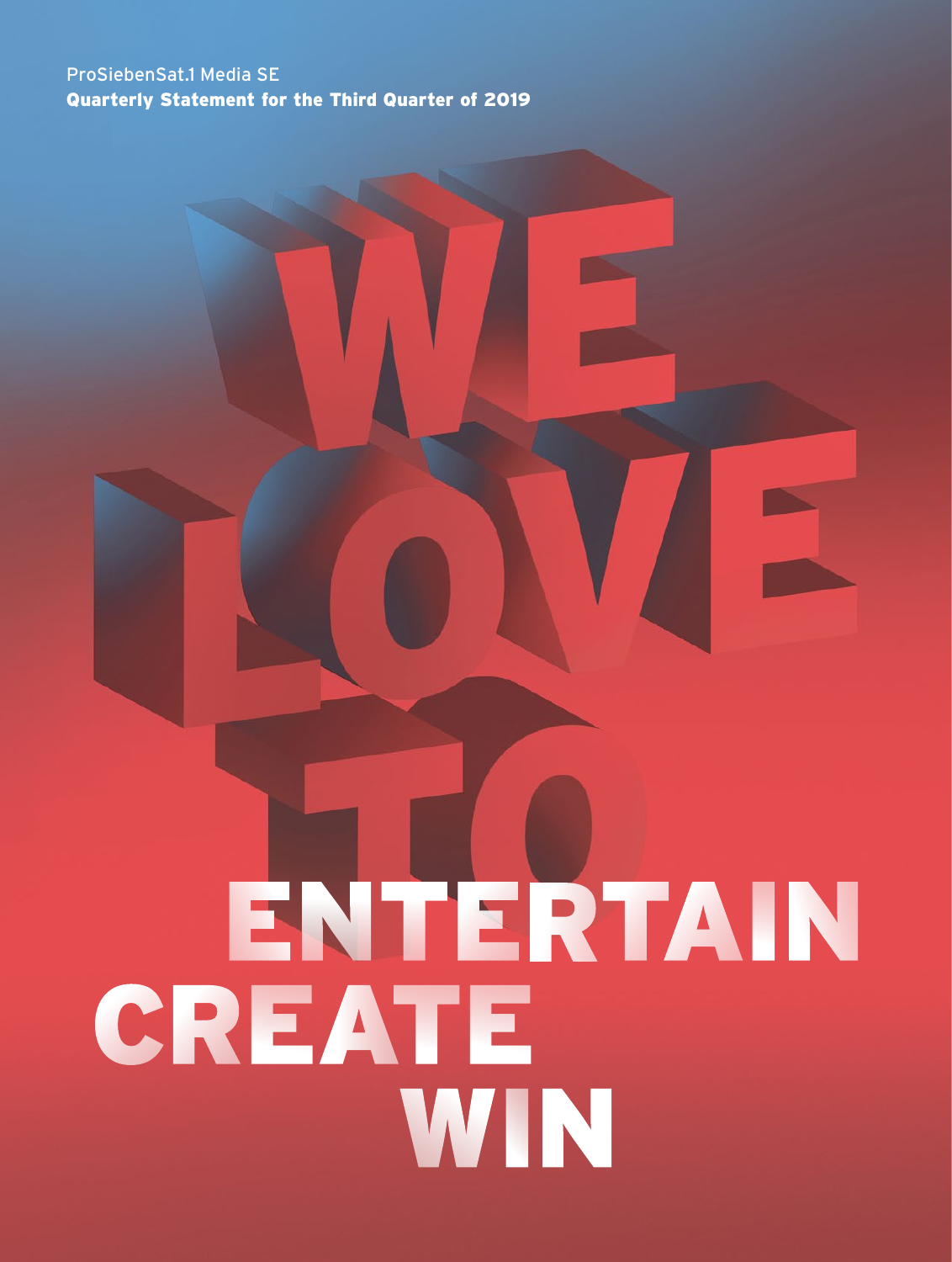# <span id="page-1-0"></span>KEY FIGURES OF PROSIEBENSAT.1 GROUP

**in EUR m**

|                                                                       | <b>Q3 2019</b> | <b>Q3 2018</b> | Q1-Q3 2019 | Q1-Q3 2018 |
|-----------------------------------------------------------------------|----------------|----------------|------------|------------|
| <b>Revenues</b>                                                       | 926            | 892            | 2,786      | 2,685      |
| Revenue margin before income taxes (in %)                             | 5.2            | 19.8           | 12.8       | 15.2       |
| <b>Total costs</b>                                                    | 870            | 782            | 2,474      | 2,332      |
| Operating costs <sup>1</sup>                                          | 802            | 721            | 2,277      | 2,071      |
| <b>Consumption of programming assets</b>                              | 204            | 209            | 654        | 660        |
| Adjusted EBITDA <sup>2</sup>                                          | 131            | 175            | 534        | 634        |
| Adjusted EBITDA margin (in %)                                         | 14.2           | 19.7           | 19.2       | 23.6       |
| <b>EBITDA</b>                                                         | 122            | 187            | 506        | 550        |
| Reconciling items <sup>3</sup>                                        | $-9$           | 12             | $-28$      | $-84$      |
| <b>Operating result (EBIT)</b>                                        | 64             | 133            | 337        | 393        |
| <b>Financial result</b>                                               | $-16$          | 44             | 20         | 14         |
| <b>Result before income taxes</b>                                     | 48             | 177            | 357        | 407        |
| Adjusted net income <sup>4</sup>                                      | 46             | 75             | 224        | 305        |
| Net income                                                            | 33             | 127            | 248        | 283        |
| Net income attributable to shareholders of<br>ProSiebenSat.1 Media SE | 34             | 126            | 249        | 279        |
| Net income attributable to non-controlling interests                  | O              | 1              | - 1        | 4          |
| Adjusted earnings per share (in EUR)                                  | 0.20           | 0.33           | 0.99       | 1.33       |
| Payments for the acquisition of programming assets                    | 286            | 248            | 865        | 711        |
| <b>Free cash flow</b>                                                 | $-71$          | 3              | $-150$     | $-140$     |
| <b>Cash flow from investing activities</b>                            | $-346$         | $-299$         | $-1,112$   | $-1,049$   |
| Free cash flow before M&A                                             | $-51$          | 22             | $-36$      | 105        |
|                                                                       | 09/30/2019     | 12/31/2018     | 09/30/2018 |            |
| Employees <sup>5</sup>                                                | 7,416          | 6,583          | 6,635      |            |
| <b>Programming assets</b>                                             | 1,222          | 1,113          | 1,242      |            |
| <b>Equity</b>                                                         | 1,165          | 1,070          | 1,151      |            |
| <b>Equity ratio</b> (in %)                                            | 18.2           | 16.5           | 18.5       |            |
| <b>Cash and cash equivalents</b>                                      | 609            | 1,031          | 1,000      |            |
| <b>Financial debt</b>                                                 | 3,197          | 3,194          | 3,190      |            |
| Leverage ratio <sup>6</sup>                                           | 2.8            | 2.1            | 2.1        |            |
| Net financial debt                                                    | 2,588          | 2,163          | 2,189      |            |

1 Total costs excl. EBITDA expense adjustments, depreciation, amortization, and impairments.

<sup>2</sup> EBITDA before reconciling items.

<sup>3</sup> EBITDA expense adjustments less income adjustments.

4 Net income attributable to shareholders of ProSiebenSat.1 Media SE before the amortization and impairments from purchase price allocations, adjusted for the reconciling items. These include valuation effects recognized in other financial result, valuation effects of put-options and earn-out liabilities, as well as valuation effects from interest rate hedging transactions. Moreover, the tax effects resulting from such adjustments are also adjusted. Annual Report 2018, page 85.

<sup>5</sup> Full-time equivalent positions as of reporting date.

6 Ratio net financial debt to adjusted EBITDA in the last twelve months.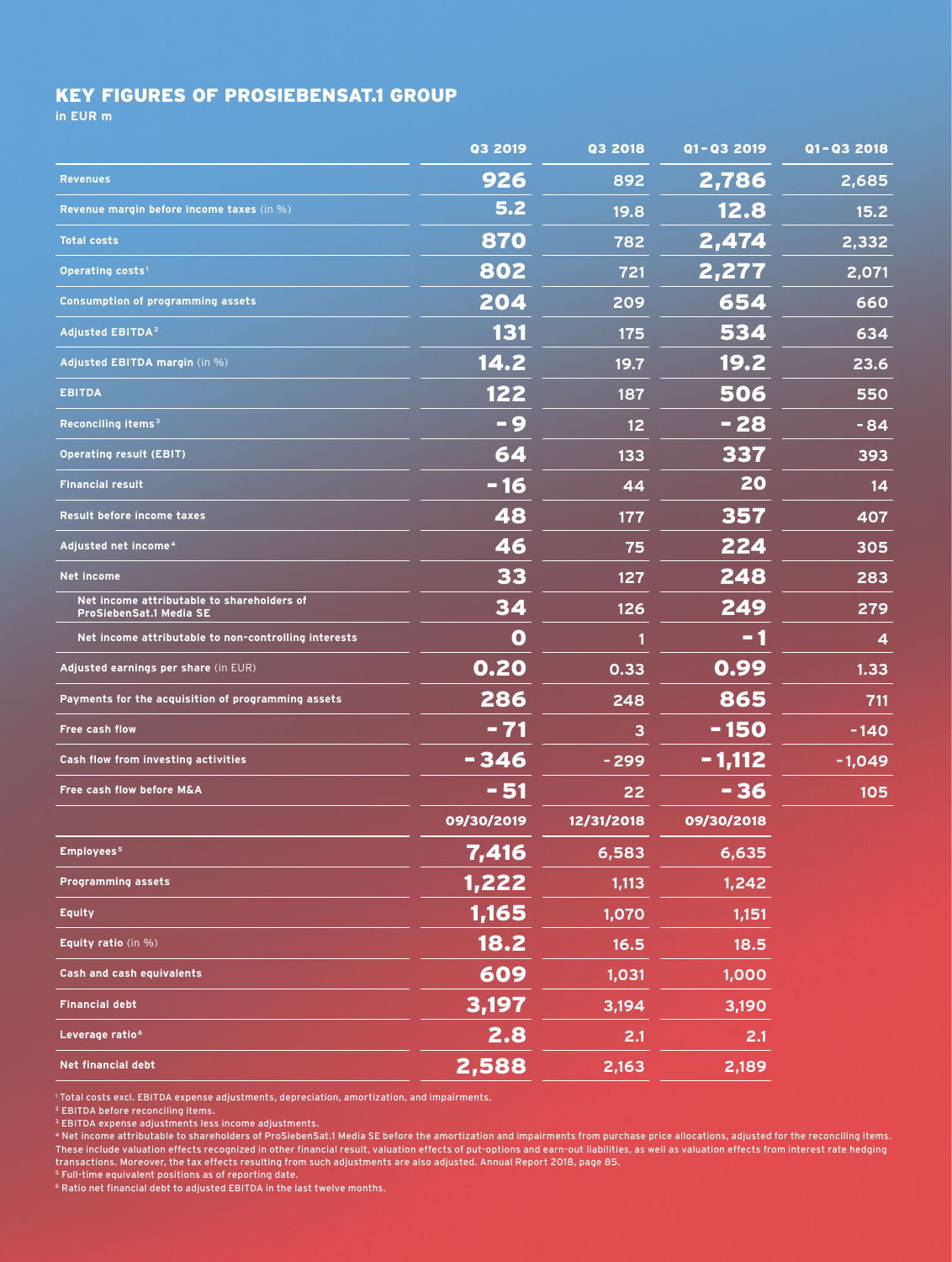# **[Key Figures of ProSiebenSat.1 Group](#page-1-0)**

# **[At a Glance](#page-3-0)**

- **[Significant Events](#page-4-0)**
- **[Business Performance of ProSiebenSat.1 Group](#page-5-0)**
- $6 -$  [Group Environment](#page-5-0)
- [Group Earnings](#page-7-0)
- **\_ [Business Development of the Segments](#page-11-0)**
- [Group Financial Position and Performance](#page-12-0)
- **[Risk and Opportunity Report](#page-18-0)**
- **[Outlook](#page-20-0)**
- **[Income Statement](#page-22-0)**
- **[Statement of Comprehensive Income](#page-23-0)**
- **[Statement of Financial Position](#page-24-0)**
- **[Cash Flow Statement](#page-25-0)**
- **[Statement of Changes in Equity](#page-26-0)**
- **[Financial Calendar](#page-27-0)**
- **[Editorial Information](#page-27-0)**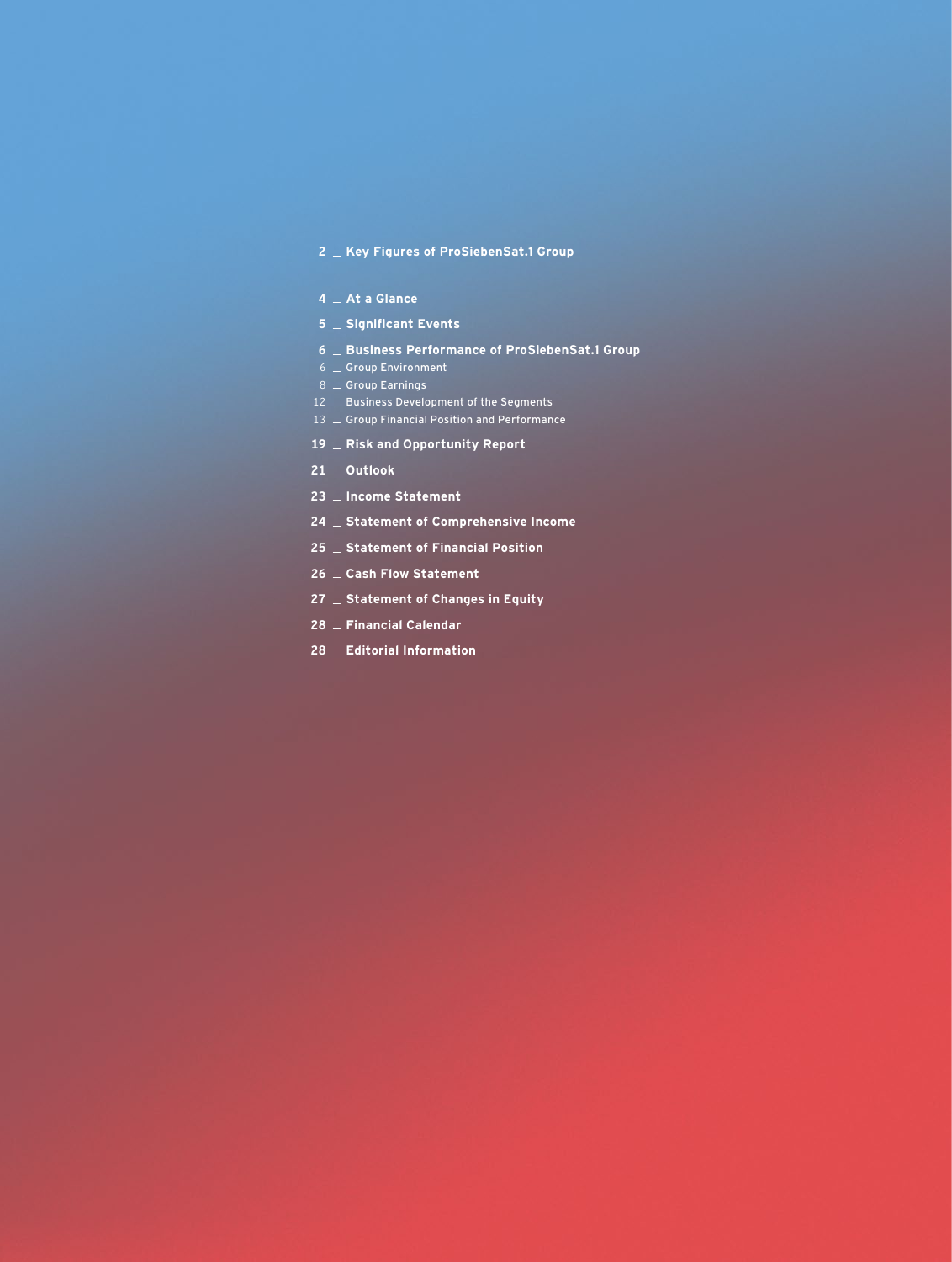# AT A GLANCE

- <span id="page-3-0"></span>\_ Revenues increase by 4% to EUR <sup>926</sup> million in the third quarter, with growth of 21% at Red Arrow Studios, 13% in Commerce and 37% in digital and smart advertising business, thereby more than compensating for the 6% decline in TV core advertising revenues
- \_ Revenues likewise rose by 4% in the first nine months of 2019
- $\perp$  Adjusted EBITDA and adjusted net income decline as expected due to investments recognized as expense in making the Entertainment business fit for the future and in the further growth of NuCom Group
- \_ Third quarter is best quarter of the year with 28.6% TV audience share
- \_ Group maintains financial targets for the full-year, that are however dependent on the development of the macroeconomic environment and the TV advertising business in Q4

ProSiebenSat.1 Group is driving the digital transformation forward emphatically and uniting leading entertainment brands with a globally successful production and distribution business and a highly growing Commerce business under one roof. The Group is increasingly taking advantage of synergies within the Group by systematically connecting the business areas with one another. For example, local programs for the Entertainment business are increasingly being produced by the Content Production & Global Sales segment, while the Entertainment and Commerce segments each benefit from the reach, the attractive programming and advertising environment and the data portfolio of the other business area. The Group's revenue base is therefore widely diversified. Over the next around five years, ProSiebenSat.1 Group intends to further increase the digital business's share in revenues to 50% (Q3 2018: 31%; Q3 2019: 36%; Q1 – Q3 2018: 27%; Q1 – Q3 2019: 33%).

ProSiebenSat.1 Group is continuing its revenue growth, with revenues rising by 4% to EUR 926 million in the third quarter of 2019 (previous year: EUR 892 million). Revenues also posted growth of 4% in the first nine months of the year, increasing to EUR 2,786 million (previous year: EUR 2,685 million). Both in the third quarter and in the nine-month period, revenues in the Content Production & Global Sales and Commerce segments posted double-digit percentage growth, thereby more than compensating for the revenue decline in the Entertainment segment. As expected, the Group's adjusted EBITDA saw a decline in both periods, which particularly reflected investments recognized as expense in the Entertainment business and in the growth of the Commerce segment and lower TV advertising revenues. ProSiebenSat.1 Group maintains its full-year targets communicated for the current fiscal year, that are however dependent on the development of the macroeconomic environment and the TV advertising business in the fourth quarter.

At the core of its activities, the Group will continue to provide top entertainment that people love and commerce offerings that people need. In everything it does, ProSiebenSat.1 Group wants to be as close to the consumers as possible and to delight people – with the right offers at the right time, no matter where. This success is decisively shaped by the Group's employees. As of September 30, 2019, ProSiebenSat.1 Group had 7,416 employees (previous year: 6,635), calculated on the basis of full-time equivalents. The higher number of employees mainly results from acquisitions and the expansion of the digital portfolio.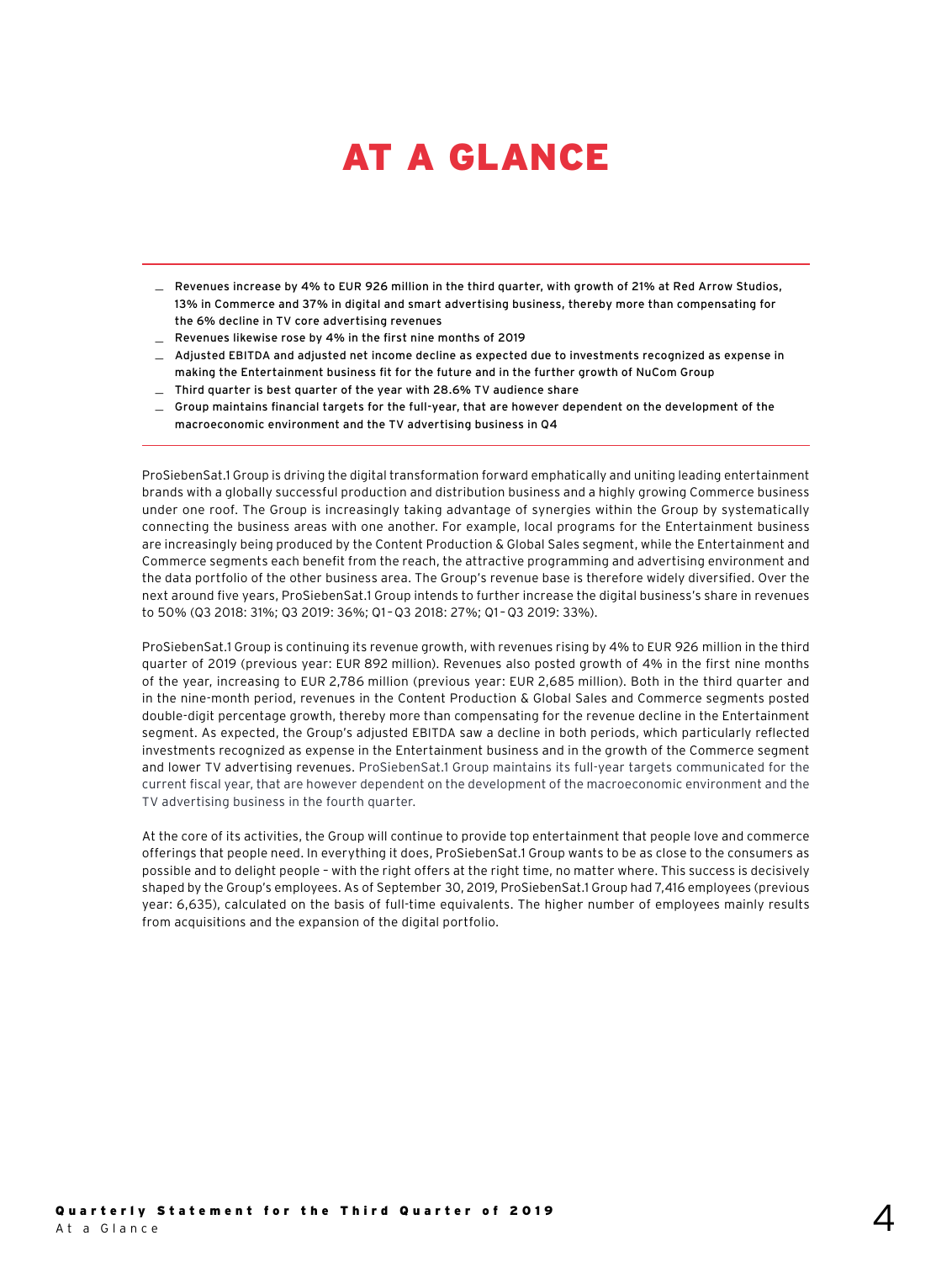# <span id="page-4-1"></span><span id="page-4-0"></span>SIGNIFICANT EVENTS

ProSiebenSat.1 Group regularly analyzes its portfolio and assesses possible growth and synergy potential. This strategy includes portfolio expansions, company disposals and investments in promising growth areas. In this context, the following events were significant in the first nine months of 2019:

- \_ Effective as of February 21, 2019, General Atlantic PD GmbH, Munich ("General Atlantic"), contributed its 41.6% stake in Marketplace GmbH, Berlin ("Marketplace"), to NCG – NUCOM GROUP SE, Unterföhring ("NuCom Group"), by way of a capital increase. General Atlantic has been a growth investor in NuCom Group since 2018; as of the closing date on December 31, 2018, NuCom Group also held a 41.6% interest in Marketplace. At the same time, NuCom Group acquired 10.5% of the shares from other shareholders of Marketplace in the first quarter of 2019. The newly resulting total stake of NuCom Group and the shares held by the remaining minority shareholders were contributed effective as of February 21, 2019 to the newly founded be Around Holding GmbH, Berlin ("be Around"). After this contribution, 94.0% of the voting rights and 80.0% of the capital of be Around are attributed to NuCom Group. The overall transaction is based on a purchase price of about EUR 130 million. General Atlantic's stake in NuCom Group thus increased from 25.1% to 28.4%. be Around operates Aroundhome (formerly Käuferportal), Germany's largest online broker for products and services related to the home.
- \_ In the second quarter of 2019, the Group extended the maturities for most of the syndicated credit agreement consisting of a term loan and a revolving credit facility (RCF) until April 2024.  $\rightarrow$  [Borrowings and Financing Structure,](#page-12-1) [page 13](#page-12-1)
- \_ In the third quarter of 2019, ProSiebenSat.1 Group continued the transformation of its Entertainment business. The Group decided to establish a new and more independent Entertainment organization in which the content areas, the digital platform businesses and their monetization are more closely integrated under one roof. In this context, the Group decided to transform the operating holding company, which is currently closely interwoven with the Entertainment business, into a purely strategic holding company to be reported separately from the Entertainment segment from January 1, 2020. In the future, the strategic holding company will strengthen the focus on strategic management and alignment, management of strategic core projects and measures, governance and capital allocation. Purely operating areas currently still allocated to the holding company will be allocated to the appropriate business segments. Support functions will be bundled in service centers and are subject to the control of the holding company in order to increase efficiency and customer proximity. Overall, the company expects this to allow it to react more flexibly and quickly to market challenges and to better drive future growth. Further information on the Executive Committee and holding structure can also be found in the  $\rightarrow$  [Annual Report 2018 from page 31](https://www.prosiebensat1.com/en/investor-relations/publications/annual-reports)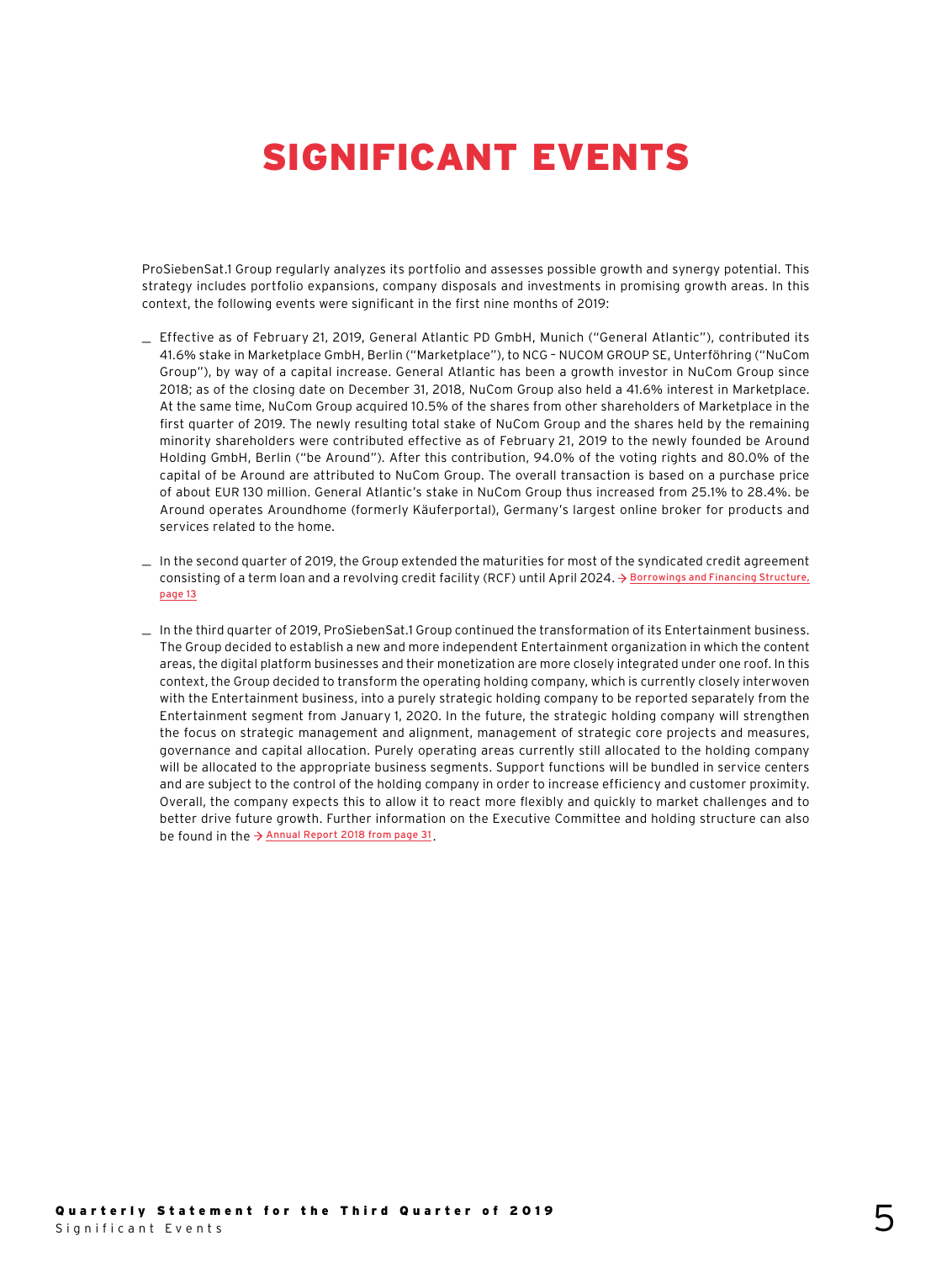# <span id="page-5-0"></span>BUSINESS PERFORMANCE OF PROSIEBENSAT.1 GROUP

# GROUP ENVIRONMENT

#### <span id="page-5-1"></span>Economic Development

The slowing global economy and trade conflicts, chiefly between the US and China, numerous political uncertainties, and the possibility of a no-deal Brexit continue to impede Germany's highly export-oriented economy. The pace of growth in its gross domestic product (GDP) is therefore likely to remain limited overall. After a slightly declining second quarter (–0.1% vs. previous quarter), no growth is expected in the third quarter either. The current Joint Economic Forecast projects a drop of 0.1% in real terms. The economy is currently being supported primarily by the domestic economy. The construction industry boom continues, while private consumer spending is expanding thanks to the still robust labor market situation and substantial rises in incomes. According to preliminary information from the German Federal Statistical Office, revenues in retail, which account for around onethird of private consumer spending, increased by 3.0% in real terms from January to August 2019. The online and mail order business saw the biggest growth with 8.5% in real terms.  $\rightarrow$  Fig. 01

# Sector-Specific Development

ProSiebenSat.1 Group is consistently linking its television business to digital entertainment media and thus expanding its total reach. Since May 2019, AGF Videoforschung GmbH ("AGF") has published a daily, convergent total reach metric. Together with AGF, the Group is driving the integration of YouTube LLC's platform ("YouTube") into the analysis systems. These new indicators will account for altered media usage, as digitalization has extended the range of media usage in recent years and the lines between different media are increasingly blurring. The same content is consumed via various channels on different devices. The associated overlaps between the various forms of use can be presented with the reach metric "total reach." As the next step, this reach is to be made addressable so that advertising can be tailored to the respective viewers in an optimum manner ("smart reach").

In order to reach advertising customers easily and via standardized technology, ProSiebenSat.1 Group announced in June 2019 that it would be founding the joint venture d-force GmbH ( "d-force") together with Mediengruppe RTL Deutschland GmbH ("Mediengruppe RTL Deutschland"). As a cross-marketer platform for booking addressable TV and online video as well as through technical standardization, d-force is intended to create additional growth opportunities in this area. The Federal Cartel Office approved the plan in August 2019, the corresponding contract between ProSiebenSat.1 Group and

Mediengruppe RTL Deutschland was signed and executed in October 2019.

## 01 / DEVELOPMENT OF GROSS DOMESTIC PRODUCT IN GERMANY in %, change vs. previous quarter



Adjusted for price, seasonal and calendar effects.

**Sources:** Destatis, Joint Economic Forecast Autumn 2019. / **e:** estimate

# <span id="page-5-2"></span>Development of the Advertising Market

According to Nielsen Media Research, gross TV investment in Germany rose by 4.4% to EUR 3.520 billion in the third quarter of 2019 (previous year: EUR 3.370 billion). From January to September, it increased by 0.9% to EUR 10.807 billion (previous year: EUR 10.714 billion). At the same time, TV still has the greatest relevance in comparison to other media, accounting for 47.6% of gross advertising investment in the third quarter (previous year: 47.1%) and 47.7% from January to September (previous year: 47.8%). Online advertising accounted for 11.5% in the third quarter (previous year: 11.7%) and 11.6% in the first nine months of the year (previous year: 11.2%).  $\rightarrow$  [Fig. 02](#page-6-0)

ProSiebenSat.1 Group is the market leader in the German TV advertising market and increased its market share to 40.1% in the third quarter of 2019 (previous year: 39.9%). This equated to gross TV advertising revenues of EUR 1.411 billion (previous year: EUR 1.344 billion). From January to September, revenues amounted to EUR 4.186 billion (previous year: EUR 4.170 billion). ProSiebenSat.1 Group thus achieved a market share of 38.7% (previous year: 38.9%).  $\rightarrow$  Fig. 03  $\rightarrow$  [Fig. 04](#page-6-0)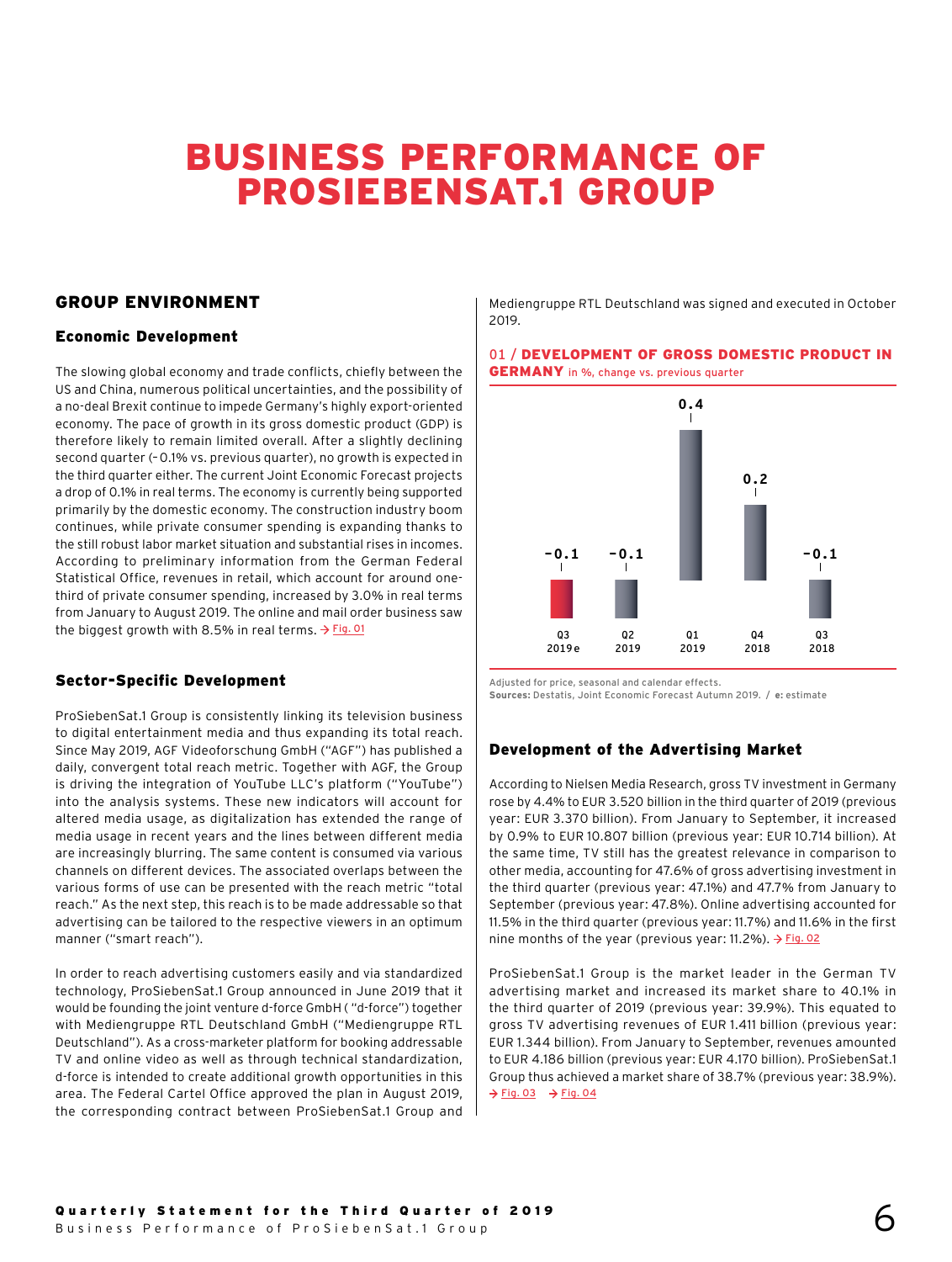**Nielsen Media Research provides important indicators for assessing the advertising market's development. However, the data are collected on a gross basis, meaning that they do not take account of discounts, selfpromotion or agency commission. In addition, the data also include TV spots from media-for-revenue-share and media-for-equity transactions. Furthermore, the advertising revenues of major digital players from the US such as Google LLC ("Google") and Facebook Inc. ("Facebook") are not reflected in the Nielsen figures and therefore do not represent the entire gross market.**

From ProSiebenSat.1 Group's perspective, the TV advertising market again developed noticeably below the previous year's level on a net basis in the third quarter of 2019 and in the nine-month period. Weaker economic development and continuing structural changes are likely to have influenced TV advertising investment.  $\rightarrow$  [Future Business and](#page-20-1) [Industry Environment, page 21](#page-20-1)

# <span id="page-6-0"></span>02 / MEDIA MIX GERMAN GROSS ADVERTISING

MARKET in %, Q3 2018 figures in parentheses



**Source:** Nielsen Media Research.

#### 03 / MARKET SHARES GERMAN GROSS TV ADVERTIS-ING MARKET in %, Q3 2018 figures in parentheses



**Source:** Nielsen Media Research.

#### 04 / TV ADVERTISING MARKETS IN GERMANY, AUSTRIA AND SWITZERLAND ON A GROSS BASIS in %

|             | Development of<br>the TV advertising<br>market in Q3 2019<br>(Change against<br>previous year) | <b>Market shares</b><br>ProSiebenSat.1<br>Group<br>03 2019 | <b>Market shares</b><br><b>ProSiebenSat.1</b><br>Group<br>03 2018 |
|-------------|------------------------------------------------------------------------------------------------|------------------------------------------------------------|-------------------------------------------------------------------|
| Germany     | 4.4                                                                                            | 40.1                                                       | 39.9                                                              |
| Austria     | $-3.3$                                                                                         | 44.7                                                       | 43.0                                                              |
| Switzerland | $-3.3$                                                                                         | 28.2                                                       | 24.3                                                              |

| 0.9<br>38.9<br>38.7<br>Germany<br>Austria<br>$-0.6$<br>43.2<br>44.8<br>Switzerland<br>27.9<br>$-2.7$<br>26.3 | Development of<br>the TV advertising<br>market in<br>01-03 2019<br>(Change against<br>previous year) | <b>Market shares</b><br><b>ProSiebenSat.1</b><br>Group<br>01-03 2019 2019 | <b>Market shares</b><br>ProSiebenSat.1<br>Group<br>01-03 2019 2018 |
|--------------------------------------------------------------------------------------------------------------|------------------------------------------------------------------------------------------------------|---------------------------------------------------------------------------|--------------------------------------------------------------------|
|                                                                                                              |                                                                                                      |                                                                           |                                                                    |
|                                                                                                              |                                                                                                      |                                                                           |                                                                    |
|                                                                                                              |                                                                                                      |                                                                           |                                                                    |

**Germany:** Gross, Nielsen Media. / **Austria:** Gross, Media Focus; January–August. **Switzerland :** The advertising market shares relate to the German-speaking part of Switzerland; gross, Media Focus.

According to Nielsen Media Research, advertising budgets for in-stream video ads in Germany amounted to EUR 180.2 million in the third quarter of 2019 (previous year: EUR 146.3 million). In the first nine months of the year, the market volume came to EUR 525.7 million (gross), which equates to dynamic growth of 28.9% (previous year: EUR 408.0 million). By selling in-stream video ads, which are shown online before, after or during a video stream, ProSiebenSat.1 Group's gross revenues grew by 28.9% to EUR 85.1 million in the third quarter (previous year: EUR 66.0 million). Over the nine-month period, ProSiebenSat.1 Group's gross revenues rose to EUR 251.5 million (previous year: EUR 186.4 million). The year-on-year increase of 34.9% therefore surpasses the market trend.

Overall, investments in online forms of advertising in Germany increased by 1.6% to EUR 851.3 million in the third quarter (previous year: EUR 837.6 million). ProSiebenSat.1 Group increased the gross revenues it generated by 22.2% to EUR 106.0 million (previous year: EUR 86.8 million). In the nine-month period, the investments amounted to EUR 2.624 billion (previous year: EUR 2.511 billion). ProSiebenSat.1 Group thus generated gross revenues of EUR 306.4 million from January to September (+ 21.2%). In addition to in-stream videos, the online advertising market also includes display ads such as traditional banners and buttons.

**The official Nielsen Media Research online advertising statistics include only advertisement that is displayed on the websites of the Circle of Online Marketers (OVK). No data is available for advertising on digital platforms such as Google/YouTube, Facebook, or Amazon Inc. ("Amazon"), as these providers do not report their gross revenues to Nielsen Media Research.**

From ProSiebenSat.1 Group's perspective, the online advertising market developed above the previous year's level on a net basis in the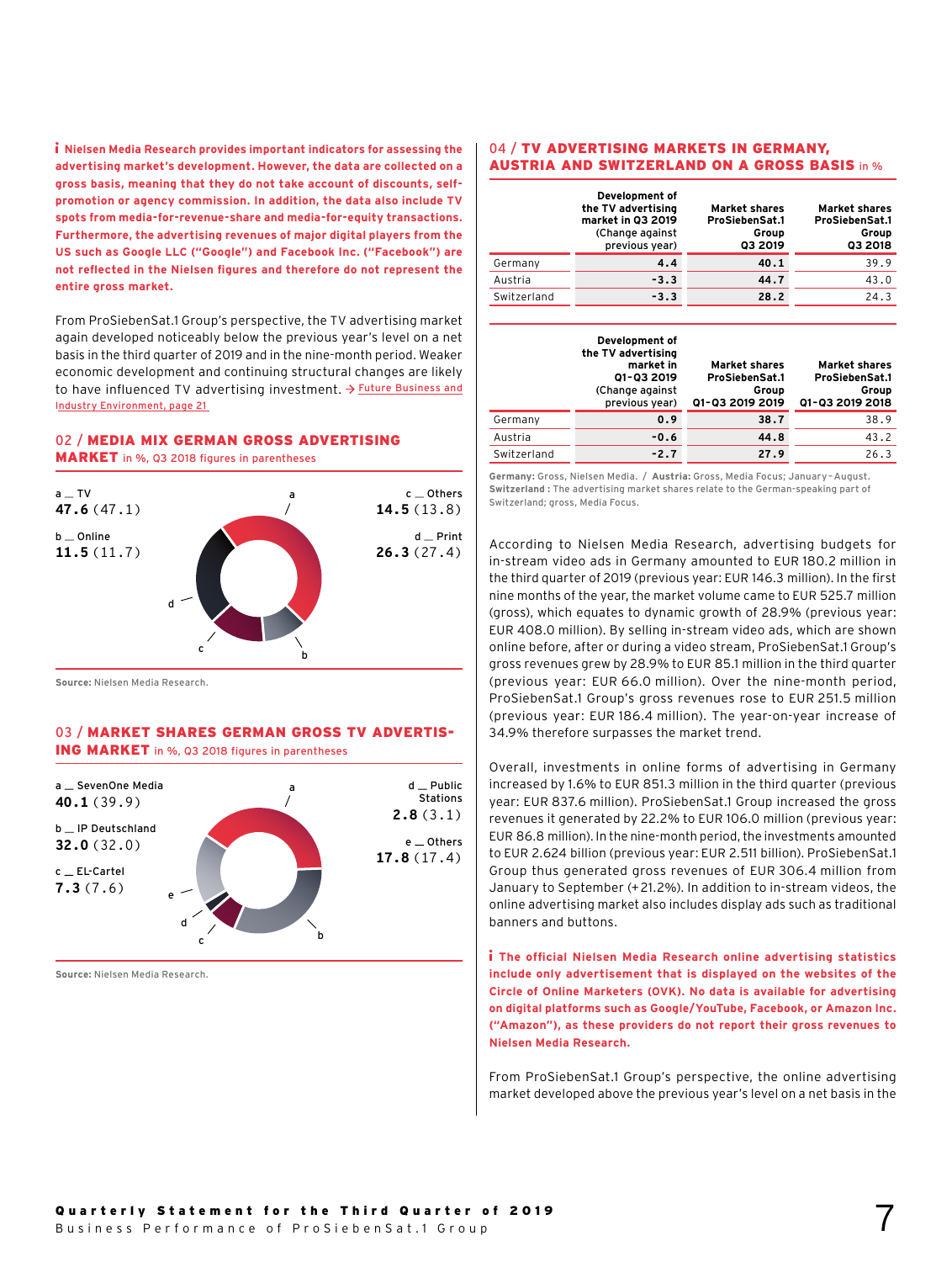<span id="page-7-0"></span>third quarter and in the first nine months of 2019. This is particularly attributable to the growing in-stream market.

#### Development of Audience Shares and User Numbers

In the third quarter of 2019, ProSiebenSat.1 Group's seven German free TV stations – SAT.1, ProSieben, Kabel Eins, sixx, SAT.1 GOLD, ProSieben MAXX and Kabel Eins Doku – had their strongest quarter of the year with a 28.6% market share among 14- to 49-year-old viewers (previous year: 28.8%). Over the nine-month period as a whole, the positive development continues. Here, the group of stations has a combined market share of 28.3%, a clear increase on the previous year's 27.5%. The stations marketed by IP Deutschland had a market share of 26.0% in the third quarter of 2019 (previous year: 23.4%). In the first nine months of the year, their share came to 25.9% (previous year: 24.2%).  $\rightarrow$  Fig. 05

#### 05 / AUDIENCE SHARES OF PROSIEBENSAT.1 GROUP in %

|             | 03 2019 | <b>Q3 2018</b> | $Q1 - Q3$<br>2019 | $Q1 - Q3$<br>2018 |
|-------------|---------|----------------|-------------------|-------------------|
| Germany     | 28.6    | 28.8           | 28.3              | 27.5              |
| Austria     | 29.7    | 28.6           | 28.2              | 28.3              |
| Switzerland | 17.8    | 17.3           | 17.9              | 17.2              |

**Germany:** ProSiebenSat.1 Group: SAT.1, ProSieben, Kabel Eins, sixx, SAT.1 GOLD, ProSieben MAXX, Kabel Eins Doku; AGF Videoforschung in cooperation with GfK; videoSCOPE 1.2, January 1, 2018 – September 30, 2019; market standard: TV; calculated on October 8, 2019; target group: 14–49.

**Austria:** AGTT/GfK TELETEST; Evogenius Reporting; January 1, 2018 – September 30, 2019; weighted for number of people; including VOSDAL/time-shift; standard; target group: 12–49.

**Switzerland:** Figures are based on 24 hours (Mon–Sun). SAT.1 Schweiz, ProSieben Schweiz, Kabel Eins Schweiz, sixx Schweiz, SAT.1 GOLD Schweiz, ProSieben MAXX Schweiz, Puls 8; anuary 1, 2018 – September 30, 2019; market shares relate to the German-speaking part of Switzerland; total signal; source: Mediapulse TV Panel; advertising-relevant target group 15–49.

ProSiebenSat.1 Group also offers a complementary portfolio of various advertising-financed free TV stations in Austria and Switzerland, which the Group has recently expanded further. September 1, 2019, saw the launch of PULS 24, ProSiebenSat.1 Group's fourth Austriaonly TV station, and an app of the same name. The offerings focus on news, business, live events and Austrian content.  $\rightarrow$  Fig. XX

Alongside increasingly specific, targeted approaches to viewers and the sale of advertising spots, digitalization is opening up additional revenue models for the TV business. For instance, in the free TV business, ProSiebenSat.1 Group participates in the technical service fees that end customers pay to the respective providers for programs in HD quality. As of September 2019, the number of HD users in Germany had increased by 7% to 9.9 million (previous year: 9.2 million). ProSiebenSat.1 Group also broadcasts its programs in HD quality in Austria and Switzerland.

In addition, the Company develops offers that incorporate various platforms based on the main medium of TV. In June 2019, ProSiebenSat.1 Group launched its streaming platform Joyn GmbH ("Joyn") in cooperation with Discovery Inc. ("Discovery"). According to AGOF measurements (Arbeitsgemeinschaft Onlineforschung e.V.), the platform already reached 1.55 million unique users in Germany in September 2019.

Digital-Studio Studio71 is a further essential component of ProSiebenSat.1 Group's portfolio. It pools the Group's digital content offerings and distributes them via digital platforms. With 10.2 billion video views per month in the third quarter of 2019 (previous year: 9.5 billion video views) and over 10.0 billion video views a month from January to September (previous year: 9.1 billion video views), Digital-Studio Studio71 is one of the world's leading multi-platform networks.

Also driven by growth of the digital viewtime of its offerings by 21.8%, ProSiebenSat.1 Group recorded a total video viewtime of 252,897 million minutes in the third quarter of 2019 (previous year: 259,771 million minutes). This figure represents the total number of minutes viewed on the linear channels and digital entertainment platforms of the Group. With this development, the Group did not fully compensate the decline in linear reach. In the nine-month period, total video viewtime amounted to 792,861 million minutes (previous year: 801,197 million minutes).

# <span id="page-7-1"></span>GROUP EARNINGS

#### Revenue and Earnings Performance in the Third Quarter and in the Nine-months Period of 2019

#### 06 / SELECTED KEY FIGURES OF PROSIEBENSAT.1 GROUP in EUR m

|                                               |         |                | $Q1 - Q3$ | Q1-Q3  |
|-----------------------------------------------|---------|----------------|-----------|--------|
|                                               | Q3 2019 | <b>Q3 2018</b> | 2019      | 2018   |
| Revenues                                      | 926     | 892            | 2,786     | 2,685  |
| Total costs                                   | 870     | 782            | 2,474     | 2,332  |
| Operating costs                               | 802     | 721            | 2,277     | 2,071  |
| Operating result (EBIT)                       | 64      | 133            | 337       | 393    |
| Adjusted EBITDA                               | 131     | 175            | 534       | 634    |
| Reconciling items                             | $-9$    | 12             | $-28$     | $-84$  |
| EBITDA                                        | 122     | 187            | 506       | 550    |
| <b>Financial result</b>                       | $-16$   | 44             | 20        | 14     |
| Result before income                          |         |                |           |        |
| taxes                                         | 48      | 177            | 357       | 407    |
| Income taxes                                  | $-15$   | $-49$          | $-109$    | $-124$ |
| Net income                                    | 33      | 127            | 248       | 283    |
| Net income attributable<br>to shareholders of |         |                |           |        |
| ProSiebenSat.1 Media SE                       | 34      | 126            | 249       | 279    |
| Adjusted net income                           | 46      | 75             | 224       | 305    |

ProSiebenSat.1 Group's **revenues** amounted to EUR 926 million in the third quarter of 2019, up 4% or EUR 34 million year-on-year (previous year: EUR 892 million). Adjusted for consolidation and currency effects, the increase in revenues was 3%. The Content Production & Global Sales and Commerce segments both posted revenue growth of a double-digit percentage and thus more than compensated for the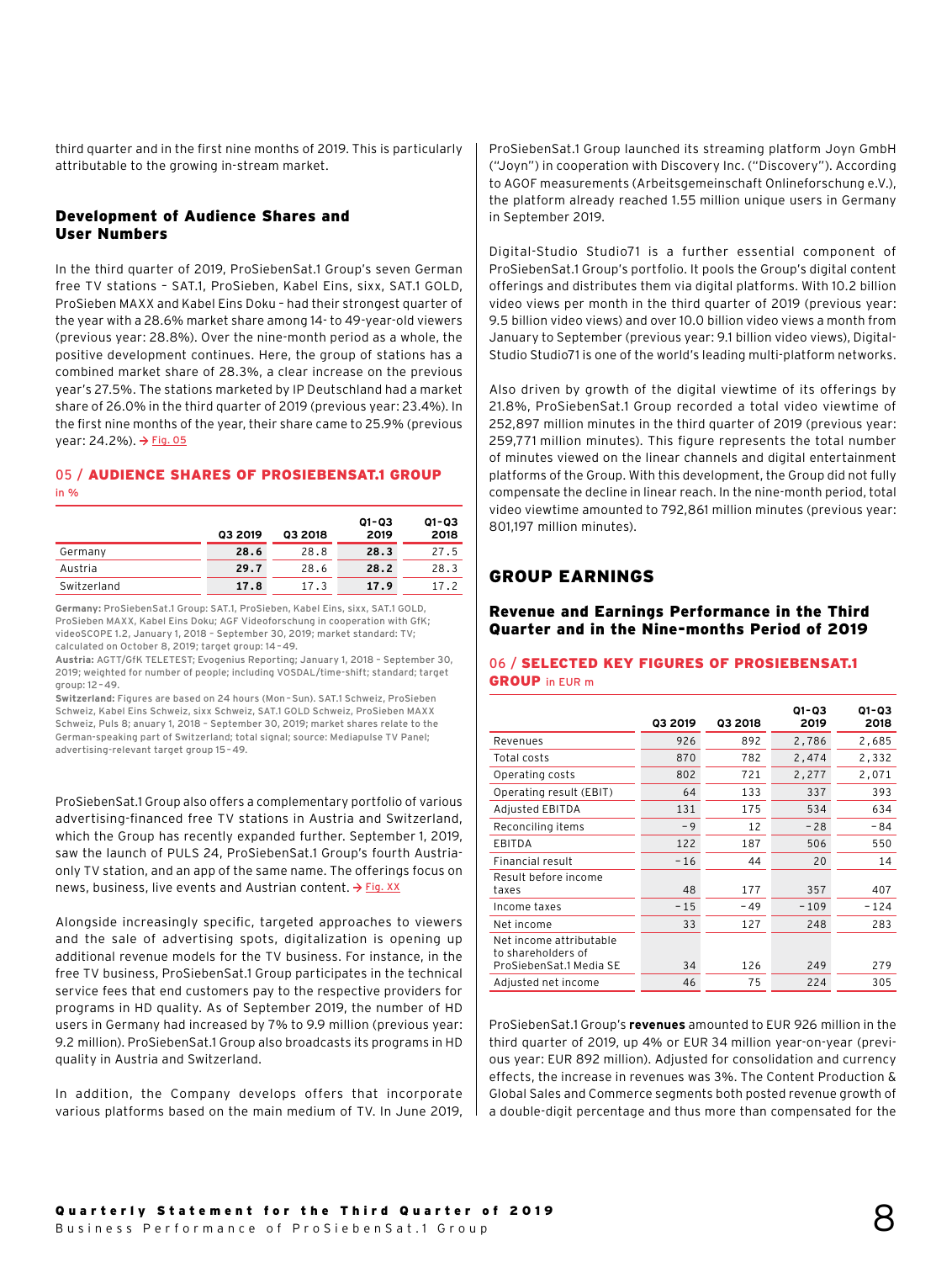decline in revenues in the Entertainment segment.  $\rightarrow$  [Business Develop](#page-11-1)[ment of the Segments, page 12](#page-11-1)

This revenue decline in the Entertainment segment is attributable to the weaker development of TV core advertising revenues. At the same time, the share of the non-advertising business increased to 52% at Group level in the third quarter of 2019 (previous year: 48%). Here, ProSiebenSat.1 Group grew both organically and as a result of acquisitions to expand the digital portfolio. ProSiebenSat.1 Group's objective is to generate additional revenues beyond the traditional TV advertising business and above all to successively increase the share of the digital business.

The effects in the third quarter also characterized the development of **revenues** in the first nine months: ProSiebenSat.1 Group's revenues rose by 4% or EUR 100 million to EUR 2,786 million (previous year: EUR 2,685 million). This also includes consolidation effects, especially from the deconsolidations of the video-on-demand (VoD) portal maxdome in July 2018 and of the tour operator Tropo GmbH ("Tropo") in September 2018. In contrast, the initial consolidation of eHarmony Inc. ("eHarmony Group") in November 2018 and of be Around in March 2019 had positive effects. Adjusted for the above consolidation and currency effects, the increase in revenues was 3%.



#### 07 / TOTAL COSTS in EUR m

 $\blacksquare$  Cost of sales  $\blacksquare$  Selling expenses  $\blacksquare$  Administrative expenses Other operating expenses

**Total costs** rose by 11% to EUR 870 million in the third quarter (previous year: EUR 782 million).

The increase in the cost of sales of 5% to EUR 571 million (previous year: EUR 544 million) is directly related to the increase in revenues in the Content Production & Global Sales and Commerce segments. In addition, investments recognized as expense, especially in the Entertainment segment, contributed to the increase in the cost of sales. Selling expenses rose by 10% year-on-year to EUR 143 million (previous year: EUR 131 million). In addition to consolidation effects in the Commerce segment, the increase was attributable to the

rise of marketing costs in connection with the acceleration and strengthening of the online beauty business of the portfolio company Flaconi GmbH ("Flaconi"). Administrative expenses increased by 46% to EUR 153 million (previous year: EUR 105 million) and are particularly influenced by the reorganization of the Entertainment segment. These mainly include expenses such as severance payments and leave compensation. The Group has continued its announced reorganization and is particularly pushing the implementation of a more independent Entertainment organization and a strategic holding company. ProSiebenSat.1 Group thus continues to flexibly adapt the Group's structure to the constantly changing market environment and is making it fit for the future.

In the first nine months of the year, the Group's **total costs** increased by 6% or EUR 142 million to EUR 2,474 million. The reasons for the increase in cost of sales and selling expenses in the third quarter also reflect the development of the nine-month period. The administrative expenses, in contrast, fell to EUR 404 million (previous year: EUR 447 million) over the nine-month period. This corresponds to a decline of 9% compared to the previous year and reflects in particular the higher expenses from the reorganization in the Entertainment segment in the previous year.

As expected, **adjusted EBITDA** decreased by 25% or EUR 44 million to EUR 131 million in the third quarter. This is due to higher operating costs, which amounted to EUR 802 million (previous year: 11% or EUR 81 million). As announced, in addition to a revenue-driven cost increase in the Content Production & Global Sales and Commerce segments, the year-on-year increase is attributable partly to investments recognized as expense, especially in the Entertainment segment. These investments recognized as expense included investments in local content, in the expansion of digital platforms as well as in improved monetization of reach. The **adjusted EBITDA margin** was 14.2% (previous year: 19.7%). The development of the adjusted EBITDA margin is characterized by different cost and earnings structures of the individual segments.

The above-mentioned effects also resulted in a decline in **adjusted EBITDA** of 16% or EUR 101 million to EUR 534 million in the ninemonth period. The **adjusted EBITDA margin** was 19.2% (previous year: 23.6%).

# 08 / RECONCILIATION OF OPERATING COSTS

in EUR m

|                                                              | Q3 2019 | 03 2018 | $Q1 - Q3$<br>2019 | $Q1 - Q3$<br>2018 |
|--------------------------------------------------------------|---------|---------|-------------------|-------------------|
| Total costs                                                  | 870     | 782     | 2,474             | 2,332             |
| EBITDA expense adjust-<br>ments                              | $-9$    | $-7$    | $-29$             | $-104$            |
| Depreciation, amortiza-<br>tion and impairments <sup>1</sup> | $-58$   | $-54$   | $-169$            | $-157$            |
| <b>Operating costs</b>                                       | 802     | 721     | 2,277             | 2.071             |

1 Of other intangible and tangible assets.

**EBITDA** likewise declined in the third quarter of 2019, falling by 35% or EUR 65 million to EUR 122 million. Besides the developments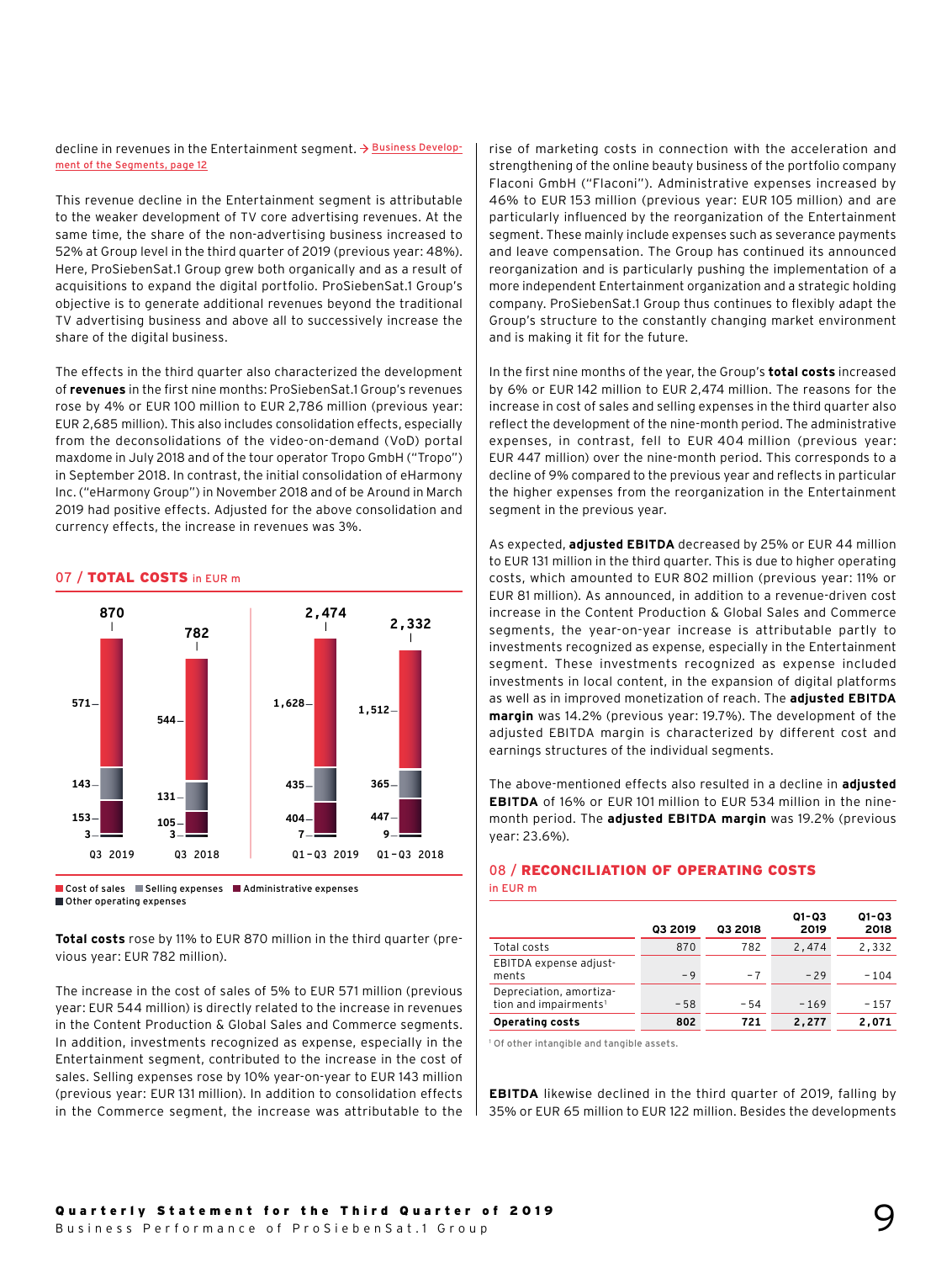described above, this figure was influenced by reconciling items of minus EUR 9 million (previous year: EUR 12 million), which comprised the following: Expenses in connection with reorganizations amounted to EUR 31 million, primarily attributable to the Entertainment segment. M&A projects resulted in expenses of EUR 1 million (previous year: EUR 7 million). Other EBITDA effects amounted to EUR 1 million (previous year: EUR 18 million). This item mainly includes fair value adjustments of share-based payments amounting to EUR 1 million (previous year: EUR 2 million). Expenses from material one-time items affecting EBITDA of minus EUR 1 million (previous year: EUR –2 million) and valuation effects relating to strategic realignments of business units of EUR 22 million (previous year: EUR 0 million) had an opposite effect. This is connected with the development of the programming strategy.

In the nine-month period, **EBITDA** decreased by 8% or EUR 44 million and amounted to EUR 506 million. EBITDA includes reconciling items of minus EUR 28 million (previous year: EUR –84 million). Expenses for reorganization measures amounted to EUR 47 million (previous year: EUR 63 million), which were largely attributable to the Entertainment segment. M&A projects resulted in costs of EUR 5 million in the first nine months of the year (previous year: EUR 30 million). Other EBITDA effects amounted to EUR 2 million (previous year: EUR 9 million). This included expenses from material one-time items affecting EBITDA of minus EUR 3 million (previous year: EUR – 13 million). The previous year's figure was impacted by expenses of other accounting periods in the Entertainment and Commerce segments. Fair value adjustments of share-based payments of EUR 4 million (previous year: EUR 2 million) and the mentioned valuation effects relating to strategic realignments of business units of EUR 22 million (previous year: EUR 0 million).

|                                                              | 03 2019 | 03 2018         | $Q1 - Q3$<br>2019 | Q1-Q3<br>2018 |
|--------------------------------------------------------------|---------|-----------------|-------------------|---------------|
| Result before income<br>taxes                                | 48      | 177             | 357               | 407           |
| Financial result                                             | $-16$   | 44              | 20                | 14            |
| <b>Operating result (EBIT)</b>                               | 64      | 133             | 337               | 393           |
| Depreciation, amortiza-<br>tion and impairments <sup>1</sup> | $-58$   | $-54$           | $-169$            | $-157$        |
| thereof from purchase<br>price allocations                   | $-12$   | $-12$           | $-37$             | $-36$         |
| <b>EBITDA</b>                                                | 122     | 187             | 506               | 550           |
| Reconciling items                                            | $-92$   | 12 <sup>2</sup> | $-283$            | $-843$        |
| <b>Adjusted EBITDA</b>                                       | 131     | 175             | 534               | 634           |

#### 09 / RECONCILIATION OF ADJUSTED EBITDA in EUR m

1 Of other intangible and tangible assets.

<sup>2</sup> EBITDA expense adjustments of EUR 9 million (previous year: EUR 7 million) less income adjustments of EUR 0 million (previous year: EUR 18 million).

<sup>3</sup> EBITDA expense adjustments of EUR 29 million (previous year: EUR 104 million) less

income adjustments of EUR 0 million (previous year: EUR 19 million).

In the third quarter of 2019, the **financial result** amounted to minus EUR 16 million (previous year: EUR 44 million). The change compared to the same quarter of the previous year is mainly attributable to the development of the **other financial result**, which amounted to EUR 4 million (previous year: EUR 62 million). This includes impairments and reversals of impairment on financial assets of EUR 2 million in the third quarter (previous year: EUR 64 million). EUR 1 million of this was attributable to the reassessment of putoptions (previous year: EUR 54 million) and EUR 0 million to earnout liabilities (previous year: EUR – 11 million). Other financing costs of minus EUR 2 million (previous year: –2 million) and results of currency conversion of minus EUR 4 million (previous year: EUR 0 million) had an opposite effect. The **interest result** amounted to minus EUR 16 million (previous year: EUR – 15 million).

In the nine-month period, the **financial result** amounted to EUR 20 million (previous year: EUR 14 million). This is attributable to the positive development of the **other financial result**, which amounted to EUR 84 million (previous year: EUR 77 million). It includes impairments and reversals of impairment as well as income from the reassessment of financial assets, which increased by EUR 20 million to EUR 104 million in the first nine months (previous year: EUR 84 million). These result in particular from the sale of shares in the global video service Pluto Inc. ("Pluto") in the amount of EUR 22 million and from the reassessment of the former shares in Marketplace (EUR 27 million) in connection with the increase in the share and full consolidation of the newly founded be Around. The reassessment of put options accounted for EUR 41 million (previous year: EUR 78 million). The two biggest items were the valuation of shares in the US film distributor Gravitas Ventures, LLC ("Gravitas Ventures") as a result of the changed expectations for future cash inflows and the valuation of shares in Digital-Studio Studio71. In addition, the valuation effects from earn-out liabilities increased to EUR 20 million (previous year: EUR -11 million). Results of currency conversion of minus EUR 10 million (previous year: – 3 million) and other financing costs of minus EUR 9 million (previous year: –3 million) also had an opposite effect in the nine-month period.

The developments described resulted in a decline in the **result before income taxes** to EUR 48 million in the third quarter of 2019 (previous year: EUR 177 million). **Income taxes** amounted to EUR 15 million (previous year: EUR 49 million) with a tax rate of 30.5% (previous year: 28.0%). **Net income** decreased by EUR 94 million to EUR 33 million (previous year: EUR 127 million). The net income attributable to shareholders of ProSiebenSat.1 Media SE fell by EUR 92 million to EUR 34 million.

As a result of the above development, the **result before income taxes** amounted to EUR 357 million in the nine-month period (previous year: EUR 407 million). The net income attributable to shareholders of ProSiebenSat.1 Media SE fell to EUR 249 million (previous year: EUR 279 million).

In the third quarter, **adjusted net income** was down 39% year-on-year and amounted to EUR 46 million (previous year: EUR 75 million). This item is adjusted by the mentioned reconciling items and presented in the reconciliation. These include the effects recognized in the other financial result as well as the expenses resulting from restructuring and portfolio measures. Basic adjusted earnings per share amounted to EUR 0.20 (previous year: EUR 0.33).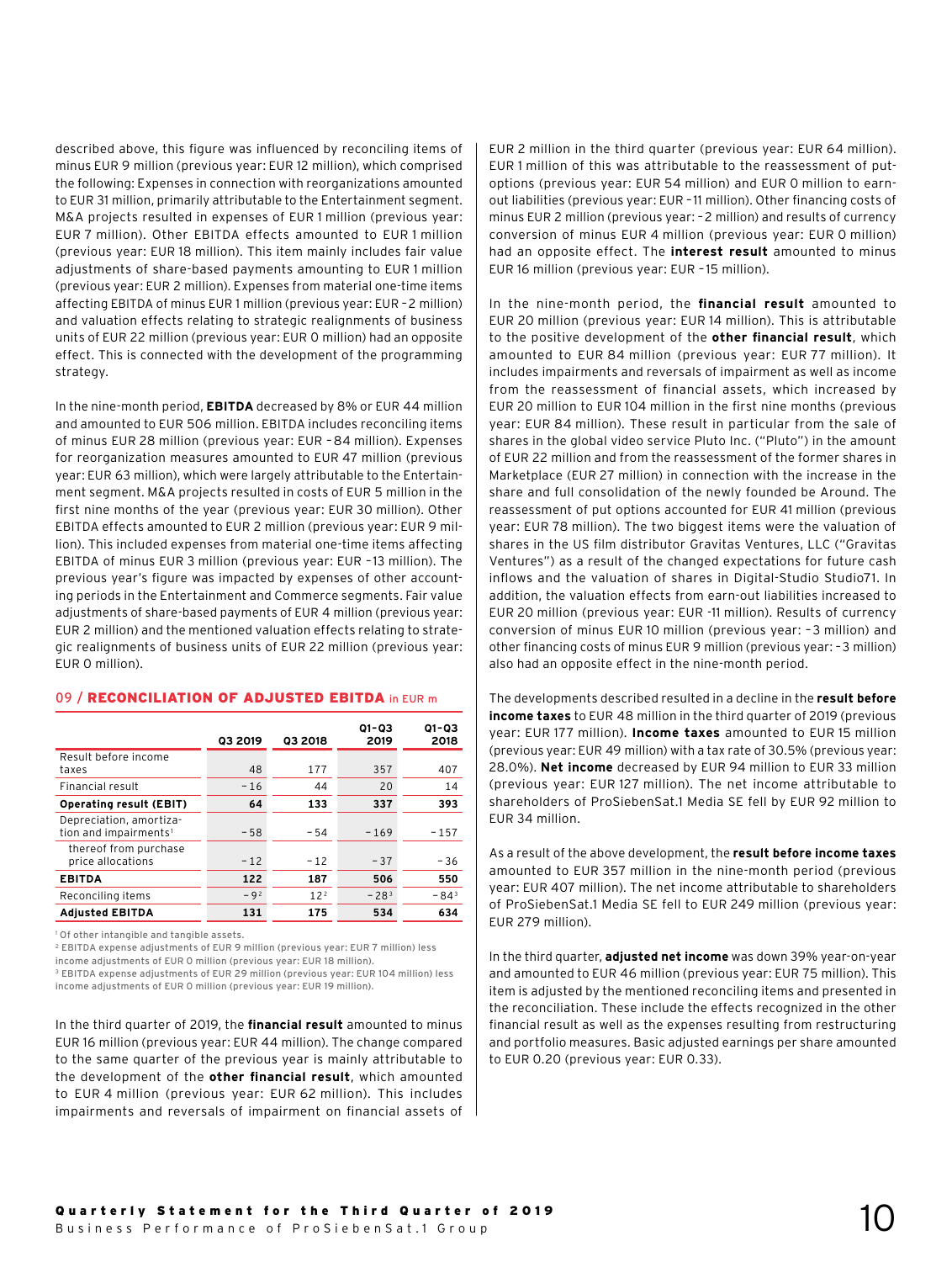**Adjusted net income** also declined by 26% or EUR 80 million to EUR 224 million in the nine-month period (previous year: EUR 305 million).

## 10 / RECONCILIATION OF ADJUSTED NET INCOME

in EUR m

|                                                                                                           | <b>Q3 2019</b> | Q3 2018 | $Q1 - Q3$<br>2019 | $Q1 - Q3$<br>2018 |
|-----------------------------------------------------------------------------------------------------------|----------------|---------|-------------------|-------------------|
| Net income attributable to shareholders of ProSiebenSat.1 Media SE                                        | 34             | 126     | 249               | 279               |
| Valuation effects relating to strategic realignments of business units                                    | $-22$          | $-/-$   | $-22$             | $-/-$             |
| Other EBITDA adjustments                                                                                  | 31             | $-12$   | 51                | 84                |
| Depreciation, amortization and impairments from purchase price allocations <sup>1</sup>                   | 12             | 13      | 38                | 37                |
| Impairments on other financial assets                                                                     | $-/-$          | 3       | 14                | 13                |
| Reversal of impairment, reassessment and income from the sale accounted for using the equity method       | $\Omega$       | $-/-$   | $-53$             | $-/-$             |
| Valuation effects of put-options and earn-out liabilities                                                 | $\Omega$       | $-42$   | $-56$             | $-64$             |
| Subsequent valuation effects relating to strategic realignments of business units in the financial result | $-1$           | $-/-$   | 4                 | $-/-$             |
| Valuation effects from interest rate hedging transactions                                                 | $-1$           | $-1$    | $-2$              | $-1$              |
| Reassessment of tax risks                                                                                 | $-/-$          | $-/-$   | $-/-$             | 5                 |
| Other effects                                                                                             | $\Omega$       | $-23$   | $\overline{2}$    | $-27$             |
| Tax effects                                                                                               | $-7$           | 13      |                   | $-15$             |
| Minority interests                                                                                        | $\Omega$       | $-2$    | $-1$              | $-8$              |
| Adjusted net income                                                                                       | 46             | 75      | 224               | 305               |

<sup>1</sup> Including effects on associates consolidated using the equity method.

# 11 / RECONCILIATION OF THE INCOME STATEMENT in EUR m

|                                                                    | 03 2019<br><b>IFRS</b> | Adjust-<br>ments | 03 2019<br>adjusted | $Q1 - Q3$<br>2019<br><b>IFRS</b> | Adjust-<br>ments | $Q1 - Q3$<br>2019<br>adjusted |
|--------------------------------------------------------------------|------------------------|------------------|---------------------|----------------------------------|------------------|-------------------------------|
| Revenues                                                           | 926                    | $-/-$            | 926                 | 2,786                            | $-/-$            | 2,786                         |
| Total costs                                                        | $-870$                 | $-22$            | $-848$              | $-2,474$                         | $-68$            | $-2,406$                      |
| thereof operating costs                                            | $-802$                 | $-/-$            | $-802$              | $-2,277$                         | $-/-$            | $-2,277$                      |
| thereof depreciation, amortization and impairments                 | $-58$                  | $-13$            | $-45$               | $-169$                           | $-39$            | $-130$                        |
| Other operating income                                             | 8                      | $-/-$            | 8                   | 26                               | $\mathbf{0}$     | 25                            |
| <b>Operating result (EBIT)</b>                                     | 64                     | $-22$            | 86                  | 337                              | $-68$            | 404                           |
| Financial result                                                   | $-16$                  | $\overline{2}$   | $-18$               | 20                               | 92               | $-72$                         |
| Result before income taxes                                         | 48                     | $-20$            | 68                  | 357                              | 25               | 332                           |
| Income taxes                                                       | $-15$                  | $\overline{7}$   | $-22$               | $-109$                           | $-1$             | $-108$                        |
| <b>NET INCOME</b>                                                  | 33                     | $-12$            | 46                  | 248                              | 24               | 224                           |
|                                                                    |                        |                  |                     |                                  |                  |                               |
| Net income attributable to shareholders of ProSiebenSat.1 Media SE | 34                     | $-12$            | 46                  | 249                              | 25               | 224                           |
| Net income attributable to non-controlling interests               | $\mathbf 0$            | $\mathbf{0}$     | $\mathbf 0$         | $-1$                             | $-1$             | $\mathbf 0$                   |
|                                                                    |                        |                  |                     |                                  |                  |                               |
| Result before income taxes                                         | 48                     | $-20$            | 68                  | 357                              | 25               | 332                           |
| Financial result                                                   | $-16$                  | $\overline{2}$   | $-18$               | 20                               | 92               | $-72$                         |
| <b>Operating result (EBIT)</b>                                     | 64                     | $-22$            | 86                  | 337                              | $-68$            | 404                           |
| Depreciation, amortization and impairments                         | $-58$                  | $-13$            | $-45$               | $-169$                           | $-39$            | $-130$                        |
| thereof from purchase price allocations                            | $-12$                  | $-12$            | $-/-$               | $-37$                            | $-37$            | $-/-$                         |
| <b>EBITDA</b>                                                      | 122                    | $-9$             | 131                 | 506                              | $-28$            | 534                           |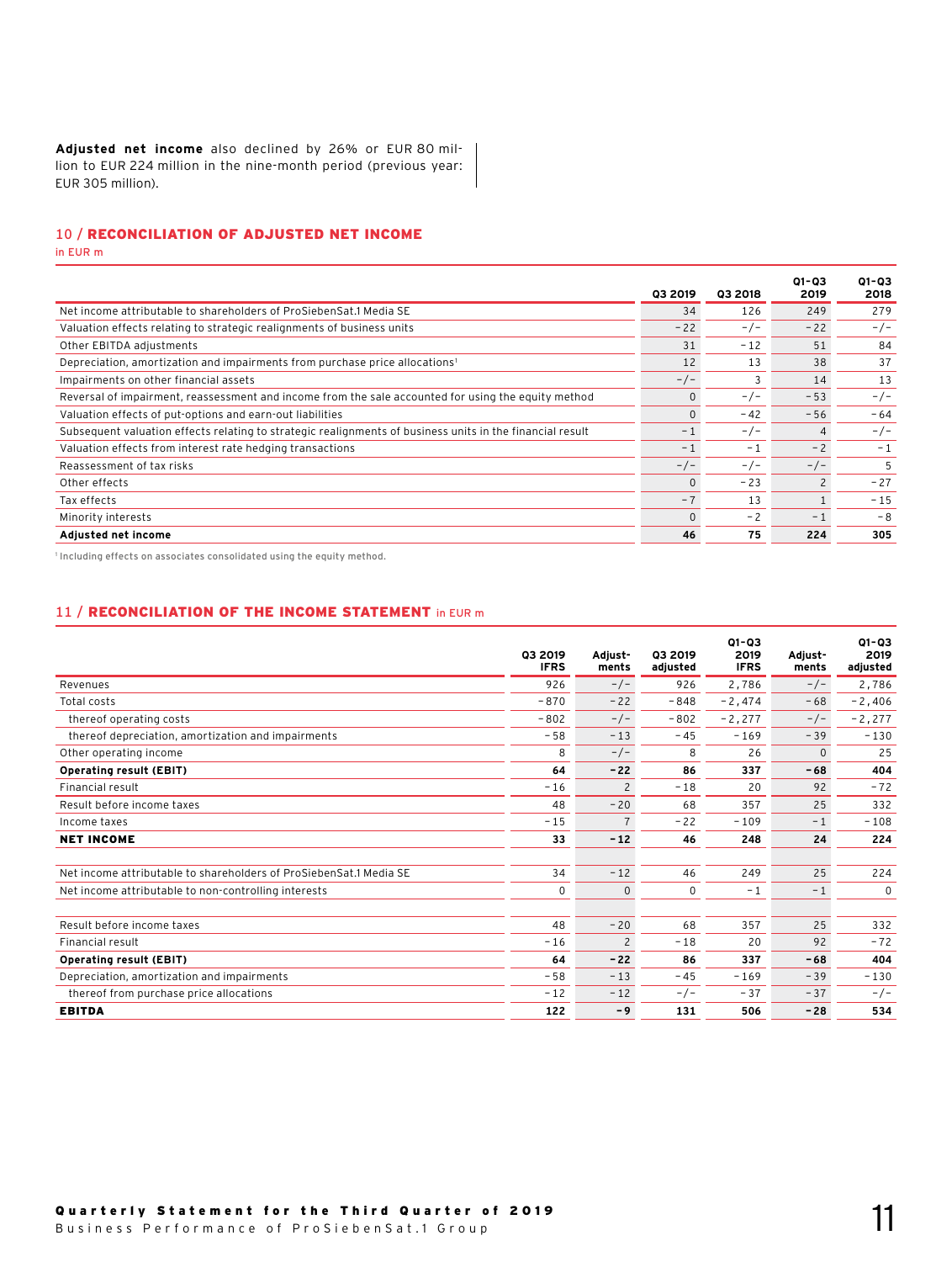# <span id="page-11-1"></span><span id="page-11-0"></span>BUSINESS DEVELOPMENT OF THE SEGMENTS

# 12 / REVENUE SHARE BY SEGMENT Q3 2019 in %,





#### 13 / ADJUSTED EBITDA BY SEGMENT in EUR m



Q3 2019 Q3 2018

#### Entertainment Segment

#### REVENUE AND EARNINGS PERFORMANCE IN THE THIRD QUARTER OF 2019

**External revenues** in the Entertainment segment amounted to EUR 525 million in the third quarter of 2019 (previous year: EUR 547 million). In addition to the deconsolidations of the video-on-demand (VoD) portal maxdome and the online sports program operator 7NXT in July 2018, this decline of 4% or EUR 21 million is primarily attributable to the weaker performance of the TV advertising business. Adjusted for consolidation and currency effects, the decline amounted to 3%. The digital and smart advertising business

continued to grow dynamically at a rate of 37%, but did not entirely compensate for the decline in total TV advertising revenues. Accordingly, total advertising revenues fell by 3% in the third quarter of 2019. This primarily reflects the general market trend. By contrast, distribution revenues continued to develop positively due to the increasing number of HD users.  $\rightarrow$  [Economic Development, page 6](#page-5-1)  $\rightarrow$  [Development](#page-5-2) [of the Advertising Market, page 6](#page-5-2)

**Adjusted EBITDA** fell by 28% or EUR 42 million year-on-year to EUR 108 million (previous year: EUR 150 million). This decline is due on the one hand to declining revenues and on the other hand, as announced, to investments recognized as expense, particularly in local content. The **adjusted EBITDA margin** was 20.1% (previous year: 26.7%). **EBITDA** fell by EUR 57 million to EUR 108 million (previous year: FUR 165 million).  $\rightarrow$  [Group Earnings, page](#page-7-1) [8](#page-7-1)

#### REVENUE AND EARNINGS PERFORMANCE IN THE NINE-MONTH PERIOD 2019

In the first nine months of the year, too, the above-mentioned deconsolidation effects and the weaker development of the TV advertising market were the main factors behind the development of revenues and earnings: **External revenues** fell by 5% to EUR 1,705 million (previous year: EUR 1,799 million). Adjusted for consolidation and currency effects, the decline amounted to 2%. In addition to the revenue development described above, planned investments recognized as expense in local content and in the expansion of digital platforms as well as costs related to improved monetization of reach in particular led to a decline in **adjusted EBITDA** of 19% or EUR 110 million to EUR 458 million. The **adjusted EBITDA margin** was 26.3% (previous year: 30.7%). **EBITDA** posted a decline of EUR 50 million to EUR 446 million (previous year: EUR 497 million).

#### 14 / KEY FIGURES ENTERTAINMENT SEGMENT in EUR m

|                                               | Q3 2019 | <b>Q3 2018</b> | $Q1 - Q3$<br>2019 | $Q1 - Q3$<br>2018 |
|-----------------------------------------------|---------|----------------|-------------------|-------------------|
| Segment revenues                              | 538     | 562            | 1,742             | 1,850             |
| External revenues                             | 525     | 547            | 1,705             | 1,799             |
| Internal revenues                             | 13      | 16             | 37                | 52                |
| <b>EBITDA</b>                                 | 108     | 165            | 446               | 497               |
| Adjusted EBITDA                               | 108     | 150            | 458               | 567               |
| Adjusted EBITDA margin <sup>1</sup><br>(in %) | 20.1    | 26.7           | 26.3              | 30.7              |

1 Based on segment revenues.

#### Content Production & Global Sales Segment

#### REVENUE AND EARNINGS PERFORMANCE IN THE THIRD QUARTER OF 2019

In the Content Production & Global Sales segment, the Group increased **external revenues** by 21% to EUR 178 million in the third quarter of 2019 (previous year: EUR 148 million). Adjusted for consolidation and currency effects, the increase in revenues was 15%. Digital-Studio Studio71 in particular continued its persistently dynamic growth in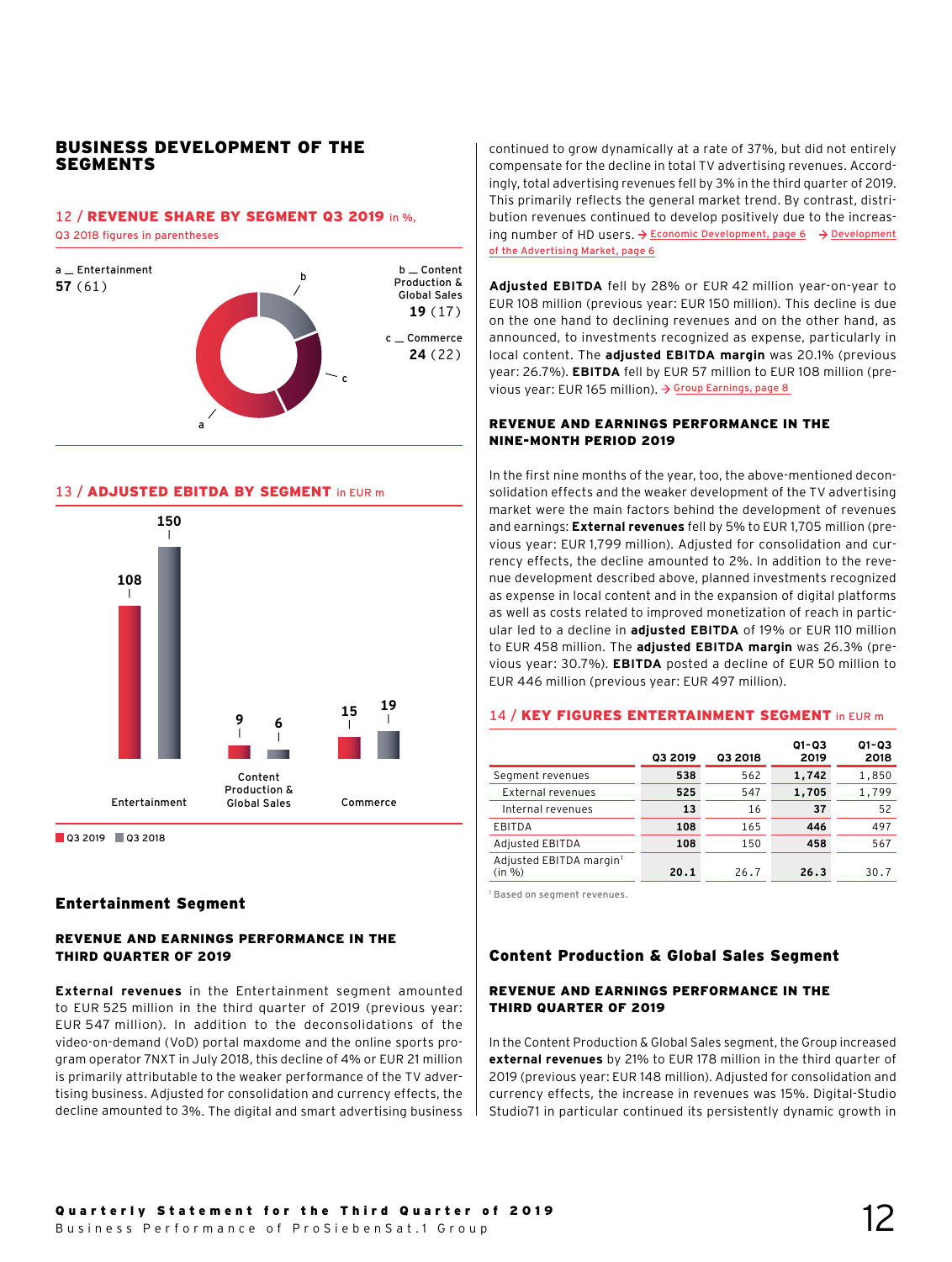<span id="page-12-0"></span>the USA, Germany and the UK. The production business and global distribution business also delivered double-digit growth contributions.

The increase in revenues is also reflected in the development of earnings figures: **Adjusted EBITDA** posted a significant increase of EUR 3 million to EUR 9 million. The **adjusted EBITDA margin** therefore increased to 4.5% (previous year: 3.8%). **EBITDA** grew by EUR 3 million to EUR 8 million.

#### REVENUE AND EARNINGS PERFORMANCE IN THE NINE-MONTH PERIOD 2019

The positive earnings development of the first half of 2019 continued in the third quarter: **External revenues** thus rose by 28% to EUR 461 million in the first nine months (previous year: EUR 361 million). Adjusted for consolidation and currency effects, revenues grew by 22%. **Adjusted EBITDA** increased by 34% to EUR 26 million (previous year: EUR 19 million) while the **adjusted EBITDA margin** amounted to 5.1% (previous year: 4.9%). **EBITDA** likewise amounted to EUR 26 million (previous year: EUR 17 million).

#### 15 / KEY FIGURES CONTENT PRODUCTION & GLOBAL SALES in EUR m

|                                               | Q3 2019 | <b>Q3 2018</b> | $Q1 - Q3$<br>2019 | $Q1 - Q3$<br>2018 |
|-----------------------------------------------|---------|----------------|-------------------|-------------------|
| Segment revenues                              | 189     | 155            | 508               | 394               |
| External revenues                             | 178     | 148            | 461               | 361               |
| Internal revenues                             | 11      |                | 46                | 33                |
| EBITDA                                        | 8       | 5              | 26                | 17                |
| Adjusted EBITDA                               | 9       | 6              | 26                | 19                |
| Adjusted EBITDA margin <sup>1</sup><br>(in %) | 4.5     | 3.8            | 5.1               | 4.9               |

1 Based on segment revenues.

#### Commerce Segment

#### REVENUE AND EARNINGS PERFORMANCE IN THE THIRD QUARTER OF 2019

**External revenues** in the Commerce segment increased by 13% to EUR 222 million in the third quarter of 2019 (previous year: EUR 197 million). The growth was positively influenced by the initial consolidations of eHarmony Group in November 2018 and of be Around in March 2019, which more than compensated for the opposite effect from the sale of Tropo in September 2018. Adjusted for consolidation and currency effects, the increase in revenues was 10%. Flaconi, Sonoma Internet GmbH ("Sonoma") and Jochen Schweizer mydays Holding GmbH ("Jochen Schweizer mydays") in particular again generated substantial growth, whereas the development of Verivox Holding GmbH ("Verivox Holding") was again impacted by a challenging market and competitive environment in the third quarter of 2019.

**Adjusted EBITDA** fell by EUR 4 million to EUR 15 million year-onyear (previous year: EUR 19 million). The development of earnings is on the one hand due to investments recognized as expense in the portfolio company Flaconi and on the other hand to different cost and earnings structures of the individual business models. The **adjusted EBITDA margin** was 6.7% (previous year: 9.8%). **EBITDA** decreased to EUR 9 million (previous year: EUR 17 million). This includes reconciling items of minus EUR 6 million after minus EUR 3 million in the previous year. In the third quarter of 2019, reconciling items resulted from the integration of eHarmony Group into PARSHIP Group GmbH ("Parship Group") and a reorganization at Verivox Holding, with which the company is laying a foundation for sustainable successful development.

#### REVENUE AND EARNINGS PERFORMANCE IN THE NINE-MONTH PERIOD 2019

The effects in the third quarter also characterized the development of revenues and earnings performance in the first nine months: **External revenues** rose by 18% to EUR 619 million (previous year: EUR 525 million). Adjusted for consolidation and currency effects, the revenue increase amounted to 10%. **Adjusted EBITDA** increased by 5% to EUR 51 million (previous year: EUR 48 million) while the **adjusted EBITDA margin** amounted to 8.2% (previous year: 9.2%). **EBITDA** amounted to EUR 36 million (previous year: EUR 37 million).

#### 16 / KEY FIGURES COMMERCE in EUR m

|                                               | Q3 2019 | <b>Q3 2018</b> | $Q1 - Q3$<br>2019 | $Q1 - Q3$<br>2018 |
|-----------------------------------------------|---------|----------------|-------------------|-------------------|
| Segment revenues                              | 222     | 197            | 619               | 525               |
| External revenues                             | 222     | 197            | 619               | 525               |
| Internal revenues                             | 0       | $\Omega$       | 0                 | 0                 |
| EBITDA                                        | 9       | 17             | 36                | 37                |
| Adjusted EBITDA                               | 15      | 19             | 51                | 48                |
| Adjusted EBITDA margin <sup>1</sup><br>(in %) | 6.7     | 9.8            | 8.2               | 9.2               |

1 Based on segment revenues.

# GROUP FINANCIAL POSITION AND PERFORMANCE

#### <span id="page-12-1"></span>Borrowings and Financing Structure

ProSiebenSat.1 Group uses various financing instruments and practices active financial management. As of September 30, 2019, debt accounted for an 82% share of total equity and liabilities (December 31, 2018: 83%; September 30, 2018: 82%). The majority of this, at EUR 3,197 million or 61% (December 31, 2018: 59%; September 30, 2018: 63%), was attributable to current and non-current financial debt.

The Group continuously monitors and assesses developments on the money and capital markets. In April 2019, the Group extended the maturities for most of the syndicated credit agreement consisting of a term loan and a revolving credit facility until April 2024. Further information on the financing instruments can be found on  $\rightarrow$  [pages 113](https://www.prosiebensat1.com/en/investor-relations/publications/annual-reports) [and 114 of the Annual Report 2018](https://www.prosiebensat1.com/en/investor-relations/publications/annual-reports) .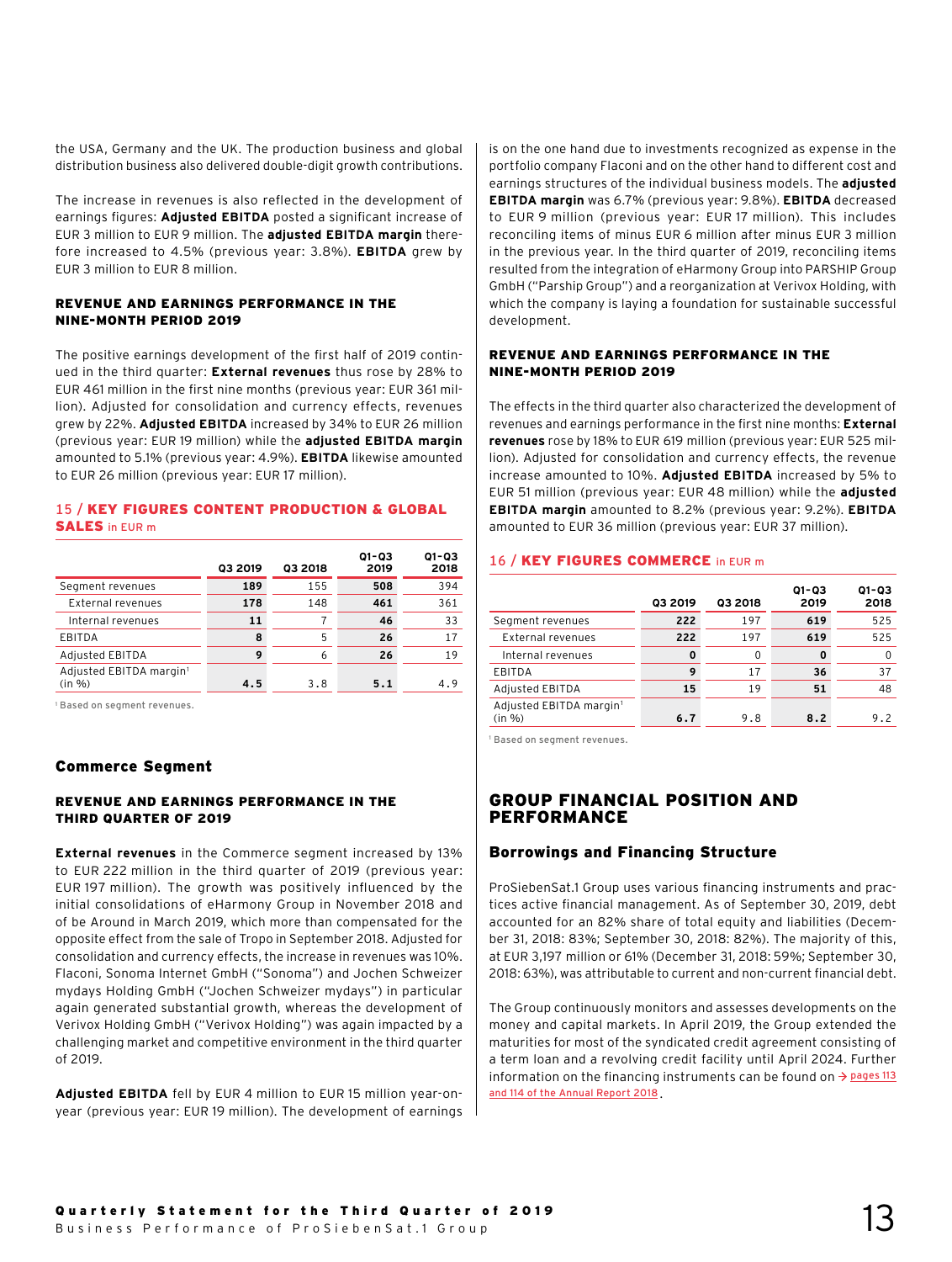# 17 / DEBT FINANCING INSTRUMENTS AND MATURITIES AS OF SEPTEMBER 30, 2019 in EUR m



1 Not drawn.

**Rating agencies do not take ProSiebenSat.1 Group's loan agreement, notes and promissory notes into account in their credit ratings. For this reason, no corresponding statements are made here.**

Interest payable on the syndicated term loan and the syndicated revolving credit facility (RCF) is variable and based on Euribor money market rates plus an additional credit margin. The Group uses derivative financial instruments in the form of interest rate swaps and interest rate options to hedge against interest rate changes caused by the market. As of September 30, 2019, the proportion of fixed interest was approximately 98% of the entire long-term financing portfolio (December 31, 2018: approx. 98%; September 30, 2018: approx. 98%). The average fixed rate of the interest rate swaps was 0.5% per annum; the average interest rate cap was 1.0%.  $\rightarrow$  [Analysis](#page-16-0) [of Assets and Capital Structure, page 17](#page-16-0)

# Financing Analysis

The leverage ratio is a key indicator for Group-wide financial and investment planning. It reflects the ratio of net financial debt to adjusted EBITDA over the last twelve months (LTM adjusted EBITDA). The target is a ratio between 1.5 and 2.5 at the end of the relevant year; the target range may be exceeded for a short period of time as a result of fluctuations during the year.

As of September 30, 2019, the leverage ratio was 2.8 (December 31, 2018: 2.1; September 30, 2018: 2.1) with net financial debt of EUR 2,588 million (December 31, 2018: EUR 2,163 million; September 30, 2018: EUR 2,189 million). This higher net financial debt reflects the development of cash flow.  $\rightarrow$  [Analysis of Liquidity and Capital Expendi](#page-14-0)[ture, page 15](#page-14-0)

**As of September 30, 2019, the definition of ProSiebenSat.1 Group's net financial debt does not include lease liabilities according to IFRS 16**  **of EUR 165 million (December 31, 2018: EUR 155 million; September 30, 2018: EUR 142 million) and real estate liabilities of EUR 42 million (December 31, 2018: EUR 22 million; September 30, 2018: EUR 22 million).** 

#### 18 / NET FINANCIAL DEBT<sup>1</sup> in EUR m



1 Net financial debt is defined as financial debt minus cash and cash equivalents and certain current financial assets. The leverage ratio is derived by calculating the ratio of net financial debt to adjusted EBITDA of the last twelve months (LTM adjusted EBITDA).



# 19 / LEVERAGE RATIO1

1 Ratio net financial debt to adjusted EBITDA in the last twelve months.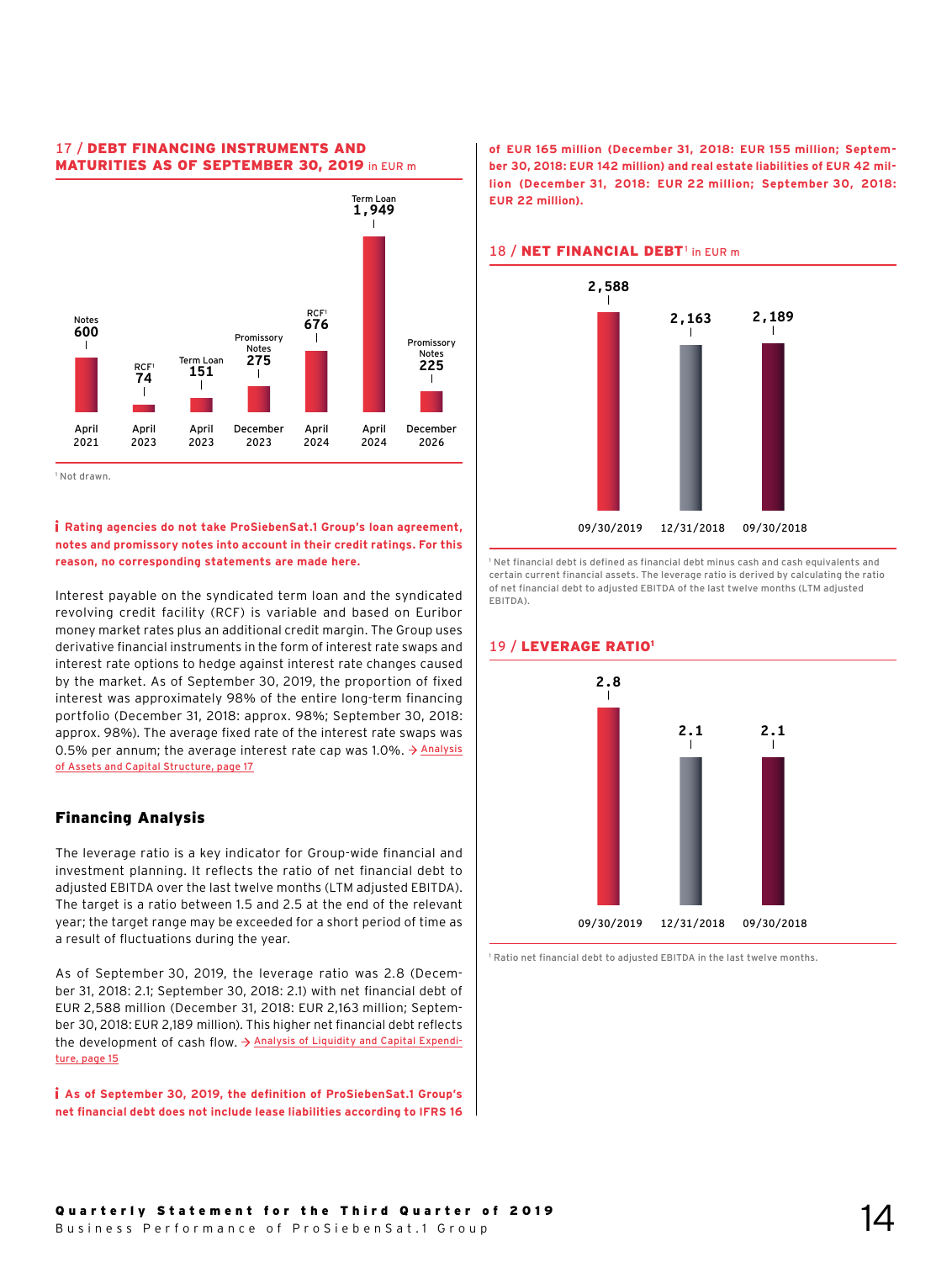#### <span id="page-14-0"></span>Analysis of Liquidity and Capital Expenditure

#### 20 / CASH FLOW STATEMENT in EUR m

|                                                                                | <b>Q3 2019</b> | 03 2018            | $Q1 - Q3$<br>2019 | $Q1 - Q3$<br>2018  |
|--------------------------------------------------------------------------------|----------------|--------------------|-------------------|--------------------|
| Net income                                                                     | 33             | 127                | 248               | 283                |
| <b>Cash flow from operating</b><br>activities                                  | 275            | 301                | 961               | 909                |
| <b>Cash flow from investing</b><br>activities                                  | $-346$         | - 299              | -1,112            | -1,049             |
| <b>Free cash flow</b>                                                          | $-71$          | 3                  | $-150$            | $-140$             |
| <b>Cash flow from financing</b><br>activities                                  | $-16$          | - 14               | -286              | - 427              |
| Effect of foreign exchange<br>rate changes on cash and<br>cash equivalents     | 12             | - 3                | 14                | 9                  |
| Change in cash and cash<br>equivalents                                         | $-76$          | $-14$              | $-422$            | $-559$             |
| Cash and cash equivalents<br>at beginning of reporting<br>period               | 685            | 1,014 <sup>1</sup> | 1,031             | 1,559 <sup>1</sup> |
| <b>Cash and cash</b><br>equivalents at end of<br>reporting period <sup>2</sup> | 609            | 1,000              | 609               | 1,000              |

1 Includes cash and cash equivalents of assets held for sale.

<sup>2</sup> The cash and cash equivalents shown in the cash flow statement correspond to the cash and cash equivalents reported in the statement of financial position as of the respective closing date.

In the third quarter of 2019, ProSiebenSat.1 Group generated **cash flow from operating activities** of EUR 275 million (previous year: EUR 301 million). The decline primarily reflects the change in working capital. This is mainly due to an increase in receivables, which increased as of the reporting date due to the revenue development in the Commerce segment. A decline in liabilities also had a negative effect. Cash flow from operating activities amounted to EUR 961 million in the first nine months of 2019 (previous year: EUR 909 million). The increase is primarily due to a tax refund in the second quarter of 2019.

#### 21 / INVESTMENTS BY SEGMENT Q3 2019<sup>1</sup> in %,

previous year's figures in parentheses



1 Investments by segment before M&A activities.

For the third quarter of 2019, the Group reports a **cash flow from investing activities** of minus EUR 346 million. This corresponds to an increase in the cash outflow of 16% or EUR 47 million and reflects higher payments for programming investments and increased investments in property, plant and equipment and other intangible assets. The mentioned effects also influenced the first nine months of 2019. Here, the cash outflow amounted to EUR 1,112 million (previous year: EUR 1,049 million). Lower payments for additions to the scope of consolidation had the opposite effect.

\_ The cash outflow for additions to the scope of consolidation amounted to EUR 6 million in the third quarter of 2019 (previous year: EUR 3 million) and primarily reflects a deferred purchase price payment for the social advertising provider esome advertising technologies GmbH ("esome"). In the same quarter of the previous year there was a deferred purchase price payment for the film distributor Gravitas Ventures. In the first nine months of 2019, the cash outflow for additions to the scope of consolidation amounted to EUR 100 million (previous year: EUR 233 million). In the first nine months of 2019, the purchase price payment for the acquisition of be Around resulted in cash outflow. In addition, there were deferred purchase price payments for Virtual Minds AG ("Virtual Minds"), Digital-Studio Studio71 and the US production company Kinetic Content, LLC ("Kinetic Content"). The comparatively high figure for the previous year includes purchase price payments for the health brand Zirkulin, esome, the online cancellation service Aboalarm GmbH ("Aboalarm") and the e-commerce marketer Kairion GmbH ("Kairion") and deferred purchase price payments for Verivox Holding, Virtual Minds, and the US production companies Kinetic Content and Fabrik Entertainment, LLC ("Fabrik Entertainment").  $\rightarrow$  [Significant Events, page 5](#page-4-1)

**Assets resulting from initial consolidations are not reported as segment-specific investments. Cash and cash equivalents used for the acquisition of the initially consolidated entities are shown as "cash outflow from additions to the scope of consolidation."**

 $\overline{\phantom{a}}$  The cash outflow for the acquisition of programming rights amounted to EUR 286 million in the third quarter of 2019. This is an increase of 15% or EUR 38 million compared to the previous year. As in the previous year, almost all of the programming investments were made in the Entertainment segment. 55% went on licensed programs (Q3 2018: 53%) and 44% on commissioned productions (Q3 2018: 45%). In the first nine months of the year, cash outflows increased by 22% to EUR 865 million (previous year: EUR 711 million). 54% went on licensed programs (Q1 – Q3 2018: 56%) and 45% on commissioned productions (Q1 – Q3 2018: 43%).

**Programming investments are a focal point in investing activities. In addition to the purchasing of licensed formats and commissioned productions, in-house formats secure the Group's programming supply. They are based on the development and implementation of own ideas and, unlike commissioned productions, are produced primarily for broadcasting in the near future. For this reason, they are recognized immediately as an expense in cost of sales and are not considered as an investment.**

\_ Investments in property, plant and equipment increased slightly, amounting to EUR 16 million in the third quarter (previous year: EUR 14 million) and EUR 38 million in the nine-month period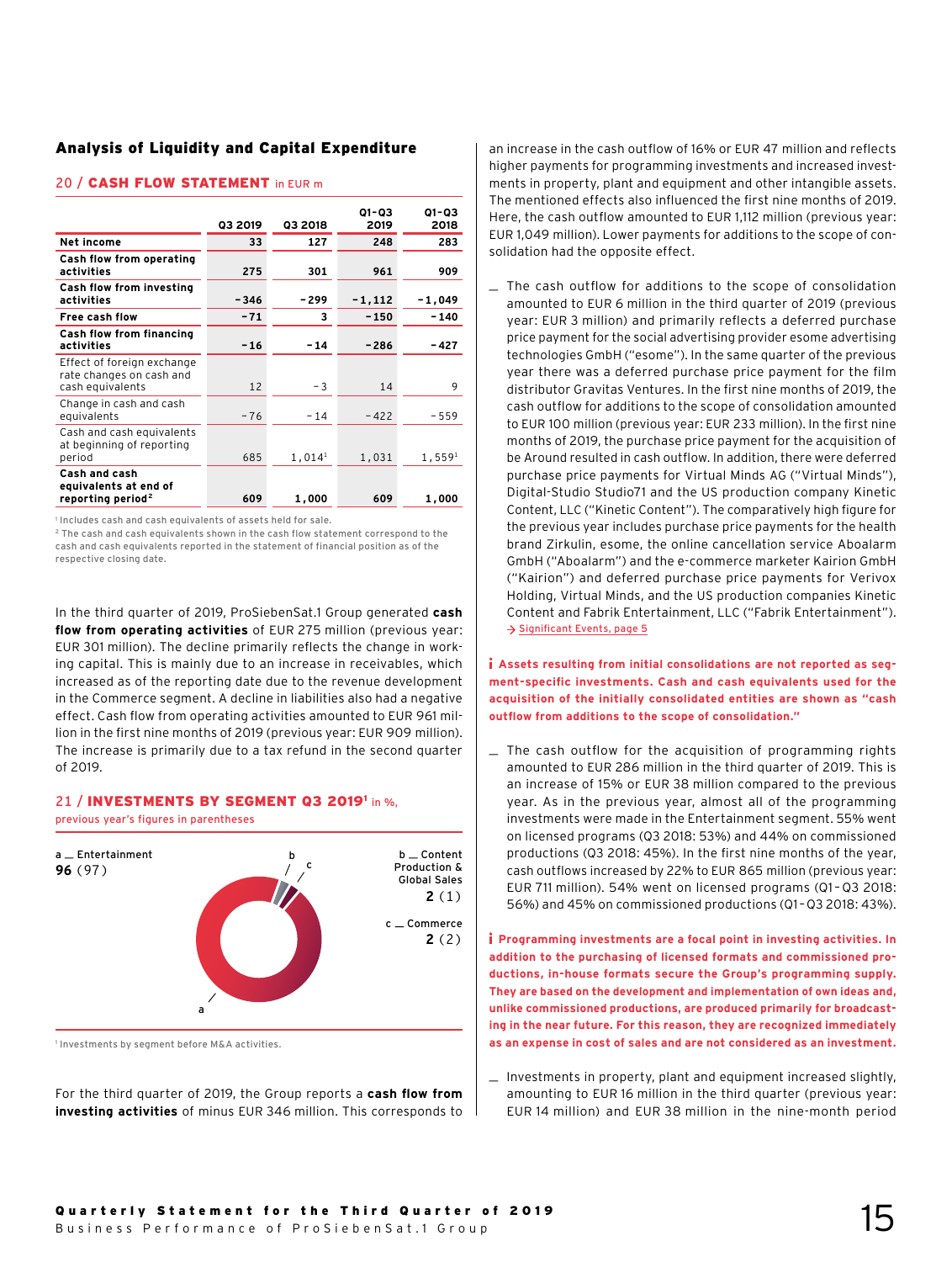(previous year: EUR 33 million). Here, too, the Entertainment segment accounted for the majority of these investments at 81% in the third quarter of 2019 and 73% in the first nine months of 2019 (Q3 2018: 80%; Q1 – Q3 2018: 83%). Besides technical facilities and leasehold improvements, they related to the new campus at the Unterföhring site. EUR 29 million (previous year: EUR 22 million) was invested in other intangible assets in the third quarter and EUR 108 million (previous year: EUR 70 million) in the first nine months. At 57% in the third quarter of 2019 and 69% in the first nine months, the Group's investments in other intangible assets mainly related to the Entertainment segment (Q3 2018: 67%; Q1 – Q3 2018: 72%).

The developments described resulted in **free cash flow** of minus EUR 71 million for the third quarter of 2019 (previous year: EUR 3 million) and minus EUR 150 million for the nine-month period (previous year: EUR -140 million).  $\rightarrow$  Fig. 22  $\rightarrow$  [Fig. 23](#page-16-1)

**M&A cash flow** amounted to minus EUR 20 million in the third quarter, after minus EUR 19 million in the previous year (Q1 – Q3 2019: EUR -114 million; Q1 – Q3 2018: EUR -246 million). In both the third quarter and the first nine months of 2019, there were lower cash outflows for additions to the scope of consolidation.

The **free cash flow before M&A** amounted to minus EUR 51 million in the third quarter (previous year: EUR 22 million). This equates to a change of EUR 73 million, which is based on the change in working capital. At the same time, there was higher cash outflow for the acquisition of programming rights. In the first nine months of the year, free cash flow before M&A activities amounted to minus EUR 36 million, after EUR 105 million in the previous year. Here, too, there was higher cash outflow for the acquisition of programming rights.

**Free cash flow: Total cash and cash equivalents generated in operating business less the balance of cash used and generated in the context of investing activities. Free cash flow before M&A: Free cash flow adjusted for cash used and generated by M&A transactions (excl. transaction costs) related to majority acquisitions that are carried out and planned, the purchase and sale of investments accounted for using the equity method and other investments with the exception of media-for-equity investments.**

**Cash flow from financing activities** amounted to minus EUR 16 million in the third quarter of 2019 (previous year: EUR – 14 million). The payments in both reporting periods primarily relate to payments of lease liabilities. In the first nine months of the year, cash flow from financing activities amounted to minus EUR 286 million, after minus EUR 427 million in the previous year. The change is based on the dividend totaling EUR 269 million (previous year: EUR 442 million) paid in June. The first nine months of 2018 also included purchase price payments for additional shares in Sonoma and in Parship Group, both of which were already controlled, amounting to EUR 200 million and the acquisition of additional shares in SilverTours GmbH ("SilverTours"). Cash inflow from the sale of shares in NuCom Group to General Atlantic in the amount of EUR 286 million had an opposite effect.

The Group has a comfortable level of liquidity, although the cash flows described resulted in a decline in cash and cash equivalents of EUR 422 million compared to December 31, 2018 to EUR 609 million.  $\rightarrow$  [Fig. 24](#page-17-0)

#### 22 / RECONCILIATION OF FREE CASH FLOW BEFORE M&A MEASURES Q3 2019 in EUR m

|                                                                                                                              | Total<br>cash flow | M&A<br>cash flow | <b>Cash flow</b><br>before<br>М&А |
|------------------------------------------------------------------------------------------------------------------------------|--------------------|------------------|-----------------------------------|
| <b>Cash flow from operating activities</b>                                                                                   | 275                | $-/-$            | 275                               |
| Proceeds from the disposal of<br>property, plant, and equipment, other<br>intangible assets and other non-<br>current assets | 3                  | 3                | 0                                 |
| Payments for the acquisition of other<br>intangible assets and property, plant<br>and equipment                              | $-44$              | $-/-$            | - 44                              |
| Payments for the acquisition of<br>financial assets                                                                          | $-21$              | $-21$            | 0                                 |
| Proceeds from disposal of<br>programming assets                                                                              | 5                  | $-/-$            | 5                                 |
| Payments for the acquisition of<br>programming assets                                                                        | $-286$             | $-/-$            | $-286$                            |
| Payments for the issuance of loan<br>receivables to external parties                                                         | $\Omega$           | $\Omega$         | - / -                             |
| Cash flow from obtaining control of<br>subsidiaries or other businesses (net of<br>cash and cash equivalents acquired)       | $-6$               | - 6              |                                   |
| Cash flow from losing control of<br>subsidiaries or other businesses (net of<br>cash and cash equivalents disposed of)       | 3                  | 3                | - / -                             |
| <b>Cash flow from investing activities</b>                                                                                   | $-346$             | $-20$            | $-325$                            |
| <b>Free cash flow</b>                                                                                                        | -71                | $-20$            | - 51                              |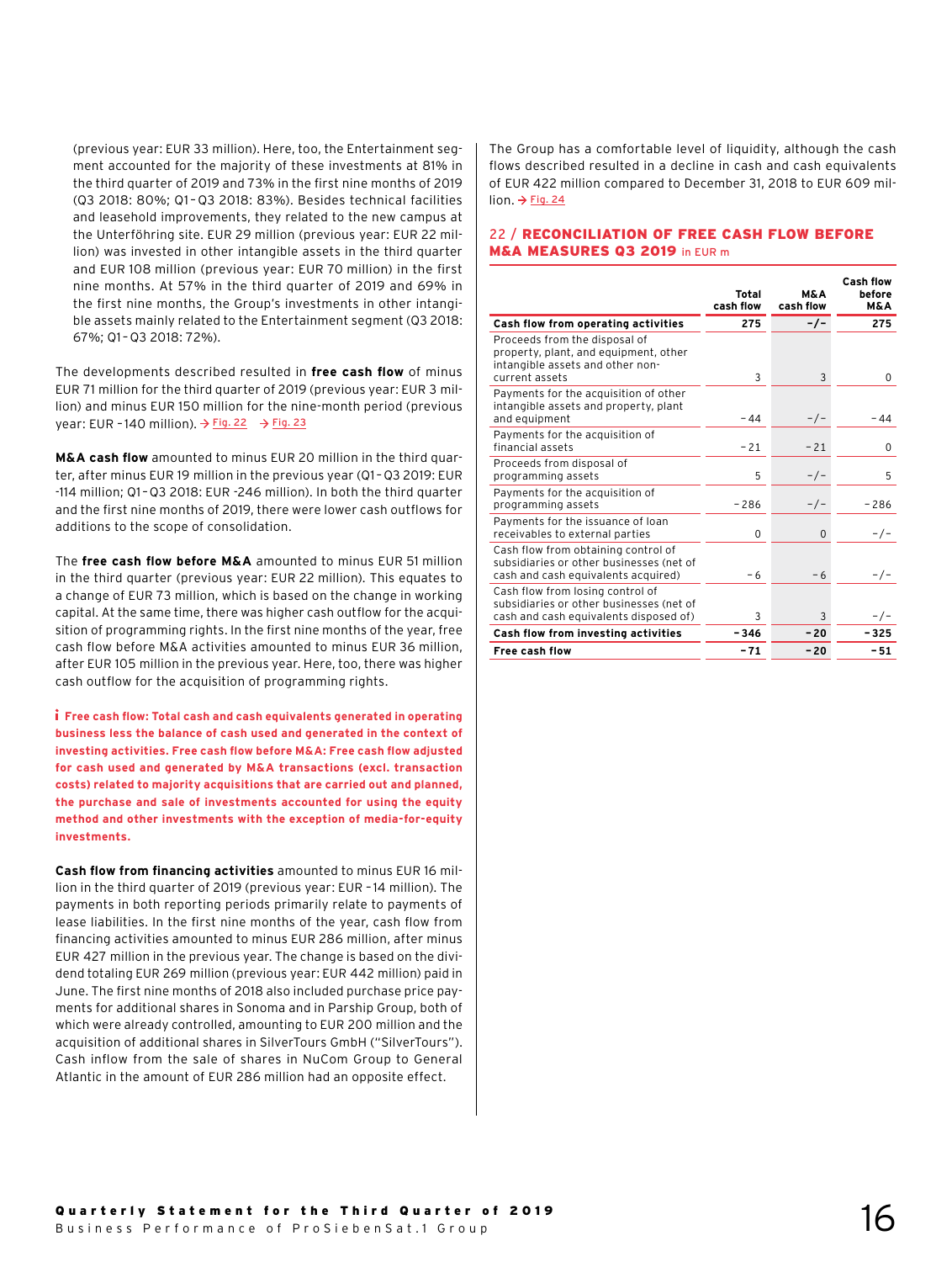#### <span id="page-16-1"></span>23 / RECONCILIATION OF FREE CASH FLOW BEFORE M&A MEASURES Q1 – Q3 2019 in EUR m

|                                                                                                                              | Total<br>cash flow | <b>M&amp;A</b><br>cash flow | <b>Cash flow</b><br>before<br><b>M&amp;A</b> |
|------------------------------------------------------------------------------------------------------------------------------|--------------------|-----------------------------|----------------------------------------------|
| <b>Cash flow from operating activities</b>                                                                                   | 961                | -/-                         | 961                                          |
| Proceeds from the disposal of<br>property, plant, and equipment, other<br>intangible assets and other non-<br>current assets | 37                 | 35                          | 2                                            |
| Payments for the acquisition of other<br>intangible assets and property, plant<br>and equipment                              | $-146$             | $-/-$                       | $-146$                                       |
| Payments for the acquisition of<br>financial assets                                                                          | $-55$              | $-53$                       | $-2$                                         |
| Proceeds from disposal of<br>programming assets                                                                              | 12                 | $-/-$                       | 12                                           |
| Payments for the acquisition of<br>programming assets                                                                        | -865               | -/-                         | -865                                         |
| Payments for the issuance of loan<br>receivables to external parties                                                         | $-1$               | $-1$                        | $-/-$                                        |
| Cash flow from obtaining control of<br>subsidiaries or other businesses (net of<br>cash and cash equivalents acquired)       | $-100$             | $-100$                      | $-/-$                                        |
| Cash flow from losing control of<br>subsidiaries or other businesses (net of<br>cash and cash equivalents disposed of)       | 5                  | 5                           | $-/-$                                        |
| <b>Cash flow from investing activities</b>                                                                                   | $-1,112$           | $-114$                      | - 998                                        |
| <b>Free cash flow</b>                                                                                                        | $-150$             | $-114$                      | $-36$                                        |

# <span id="page-16-0"></span>Analysis of Assets and Capital Structure

**Total assets** decreased by 1%, amounting to EUR 6,410 million as of September 30, 2019 (December 31, 2018: EUR 6,468 million). The most important items in the statement of financial position are described in more detail below.  $\rightarrow$  [Fig. 25](#page-17-0)

\_ **Current and non-current assets:** As of September 30, 2019, goodwill increased by 8% to EUR 2,118 million (December 31, 2018: EUR 1,962 million); its share in total assets was 33% (December 31, 2018: 30%). Other intangible assets increased by 3% to EUR 850 million (December 31, 2018: EUR 824 million). These developments are mainly influenced by the initial consolidation of be Around. Property, plant, and equipment increased by 3% to EUR 337 million (December 31, 2018: EUR 327 million).

Other non-current financial and non-financial assets grew by 36% to EUR 338 million (December 31, 2018: EUR 249 million). This increase was primarily due to new media-for-equity investments and the positive development of long-term foreign currency hedges. Other current financial and non-financial assets increased by 12% to EUR 137 million (December 31, 2018: EUR 122 million), primarily due to higher VAT receivables. In addition, current trade receivables decreased by 3% to EUR 511 million (December 31, 2018: EUR 529 million).

Programming assets increased by 10% year-on-year and amounted to EUR 1,222 million (December 31, 2018: EUR 1,113 million). They

made up 19% of total assets (December 31, 2018: 17%) and comprise non-current and current programming assets.

Cash and cash equivalents amounted to EUR 609 million. This equates to a decline of 41% or EUR 422 million compared to December 31, 2018, and reflects the development of cash flow.  $\rightarrow$  [Analysis](#page-14-0) [of Liquidity and Capital Expenditure, page 15](#page-14-0)

- \_ **Equity:** Equity increased by 9% or EUR <sup>95</sup> million to EUR 1,165 million. This development is based on the positive total comprehensive income and the contribution of the shares in Marketplace by General Atlantic, which led to the increase in non-controlling interests. This was offset by the dividend payment for 2018 in the amount of EUR 269 million (previous year: EUR 442 million). The corresponding equity ratio was 18.2% (December 31, 2018: 16.5%).
- \_ **Current and non-current liabilities:** Debt decreased slightly compared to the previous closing date; overall, liabilities and provisions fell by 3% compared to December 31, 2018, to EUR 5,245 million (December 31, 2018: EUR 5,398 million). This was mainly due to payments and positive valuation effects from put-option liabilities and to the decrease in provisions for onerous contracts. The increase in trade payables had the opposite effect. Non-current and current financial debt reported in debt was virtually unchanged at EUR 3,197 million (December 31, 2018: EUR 3,194 million).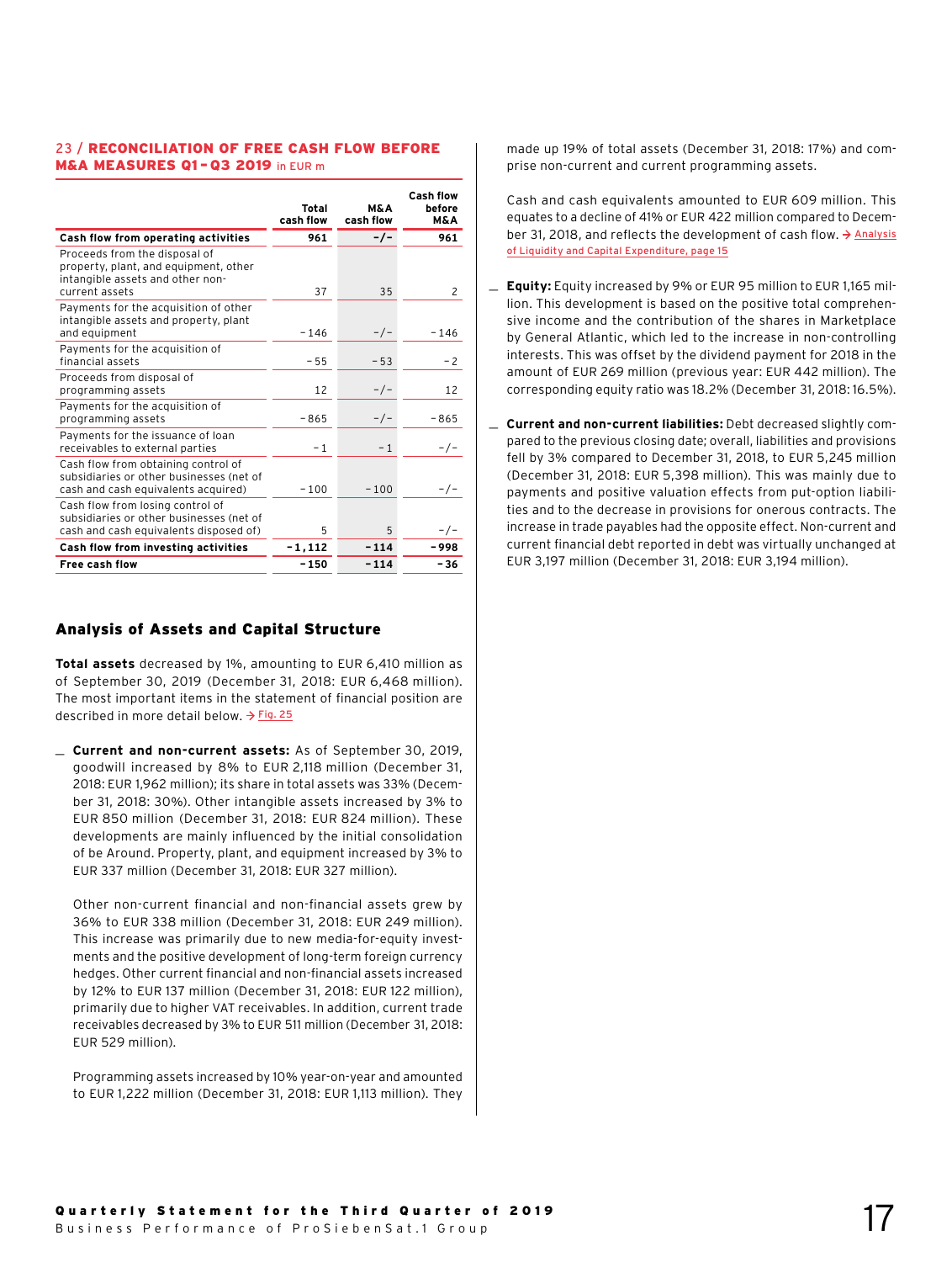#### <span id="page-17-0"></span>24 / CHANGE IN CASH AND CASH EQUIVALENTS in EUR m



## 25 / STRUCTURE OF THE STATEMENT OF FINANCIAL POSITION in %

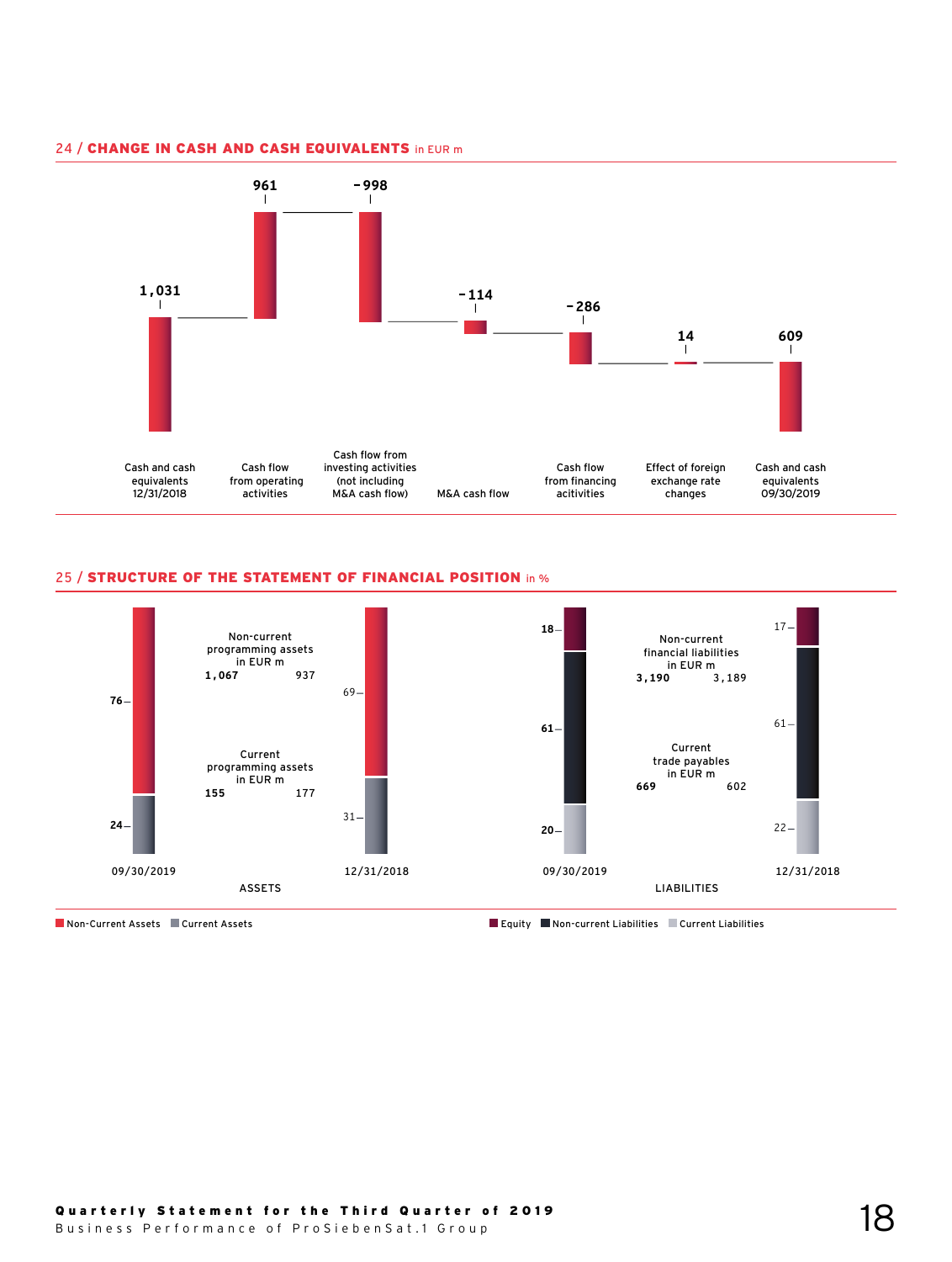# <span id="page-18-1"></span><span id="page-18-0"></span>RISK AND OPPORTUNITY REPORT

ProSiebenSat.1 Group's opportunity situation has not changed fundamentally compared to the end of 2018. The Group's overall risk situation has increased compared to the end of 2018 due to the macroeconomic downturn over the course of the year and the associated downturn in advertising market activity, the rise in content risks in the Entertainment business, and the increased sales risks in the Commerce segment. Risks that increased compared to the end of 2018 are described in more detail below.

We currently estimate that, despite the increased overall risk situation over the course of the year, there are no risks presently discernible that, individually or in combination with other risks, pose a threat to the company as a going concern. However, the changes in the overall risk situation compared to the end of 2018 or relevant changes in individual risks such as the worsened macroeconomic environment are included in the Group's assessment of the outlook or full-year outlook.

**ProSiebenSat.1 Media SE has implemented a comprehensive risk management system to systematically identify, assess, manage and monitor risks. Risks reported as part of this system are summarized into categories and clusters. All relevant individual risks are examined in detail and managed as part of regular reporting. We monitor all relevant risks as part of the risk management process; in this risk report, however, we focus only on changes in those risks which have been classified as medium or high in their overall significance.**

# RISKS AT GROUP LEVEL

# Operating Risks: Macroeconomic Risks

Over the course of 2019, the weakening of the global economy continued. After a slightly declining second quarter, economic output is also expected to fall in the third quarter. While the Joint Economic Forecast issued in spring 2019 anticipated real growth of 0.8% for 2019 as a whole, its current forecast is for growth of only 0.5%. The German economy continues to be supported by the robust domestic economy and solid private consumer spending. Therefore, a lasting recession is not expected at present. Nevertheless, there is a growing risk that the unfavorable external conditions could spread to Germany's domestic economy. The Joint Economic Forecast in spring 2019 also lowered its forecast for gross domestic product in 2020 by 0.7 percentage points. Growth is now expected to amount to only 1.1%.

We, too, consider the economic risks to be higher than at the end of 2018. As companies' advertising expenditure and other investment decisions are influenced by the general economic situation and sentiment, we see this external risk as a high risk with a very high impact on earnings performance. Previously, we considered the risk to be medium with a high impact on earnings performance. We continue to classify the probability of occurrence as possible. → [Economic Development, page 6](#page-5-1)

# ENTERTAINMENT SEGMENT

# Operating Risks: Content Risks

## SUCCESS OF IN-HOUSE AND COMMISSIONED PRODUCTIONS AND LOCAL CONTENT STRATEGY

Programs with a local focus are increasingly becoming a competitive advantage over global streaming services. Therefore, ProSiebenSat.1 Group has further developed its content strategy and is focusing more heavily on broadcasting live and local formats in addition to opportunities for digital exploitation.

Due to the associated increase in the proportion of in-house and commissioned productions in programming as a whole, the effect of the risk has risen since the first quarter of 2019 from low to moderate. The probability of occurrence remains possible. The resulting risk has therefore increased, and we now categorize its significance as medium overall, previously the risk was low.

#### LICENSED CONTENT/NEGOTIATING POSITION WITH STUDIOS AND INDEPENDENTS (INCL. QUALITY OF THE CONTENT)

In light of the growing market presence of global streaming services, competitive pressure on European media companies has increased. In addition, competition is also being stimulated by market consolidation among providers. With regard to rights exploitation, ProSiebenSat.1 Group's licensed US programs are no longer enjoying the same success among TV viewers as before. Programs that viewers can connect with at a local level are increasingly becoming a competitive advantage. Therefore, ProSiebenSat.1 Group has further developed its content strategy and is focusing more heavily on broadcasting local programming in addition to opportunities for digital exploitation.

Due to its impact on earnings performance, as of the third quarter of 2019 we now consider this risk to be moderate. Previously, we considered the risk to be low. We continue to classify the probability of occurrence as possible. The resulting risk has therefore increased, and we categorize its significance as medium overall. Previously the risk was low.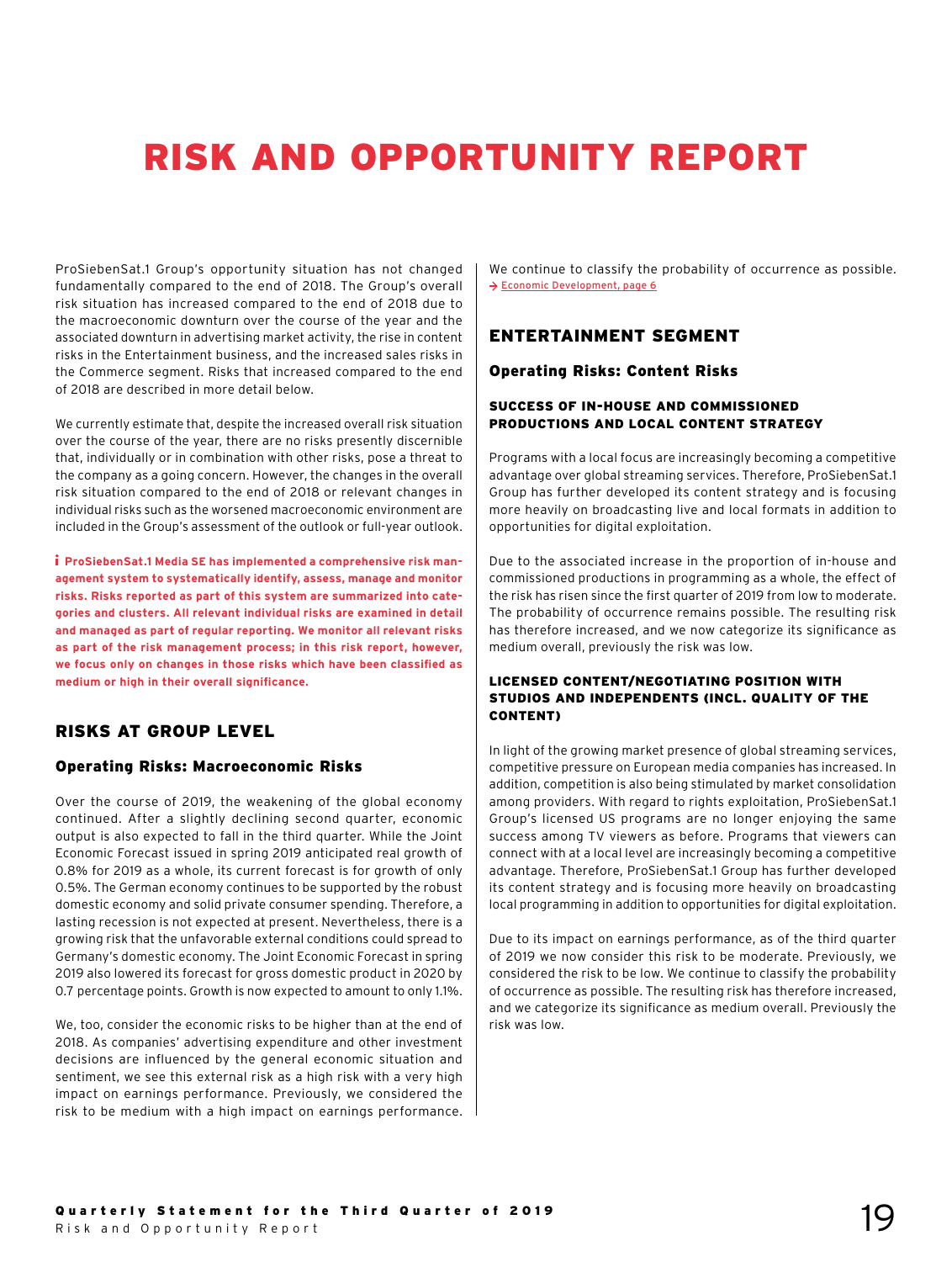# COMMERCE SEGMENT

# Operating Risks: Sales Risks

Developments in the market structure of the portfolio companies in the Commerce segment and intensified activities on the part of competitors are increasingly affecting sales in the Commerce segment. For example, this includes a weaker energy market. To counter these developments, ProSiebenSat.1 Group is constantly working to improve its products and services and is therefore systematically pressing ahead with the digitalization and growth strategy of its portfolio, including by way of necessary investments.

Since the second quarter of 2019, we have considered the occurrence of sales risks in the Commerce segment to be possible. Due to its high impact, we categorize the significance of the risk as medium overall. Previously, we considered the risk to be low with an unlikely probability of occurrence and a medium impact.

**The risks identified as medium or high and significant opportunities are described in the Annual Report 2018 from page 123. The organizational requirements for risk and opportunity management are also explained here. The Annual Report was published on March 21, 2019,**  and is available  $at \rightarrow$  [https://www.prosiebensat1.com/en/investor-relations/](https://www.prosiebensat1.com/en/investor-relations/publications/annual-reports) [publications/annual-reports](https://www.prosiebensat1.com/en/investor-relations/publications/annual-reports) **.**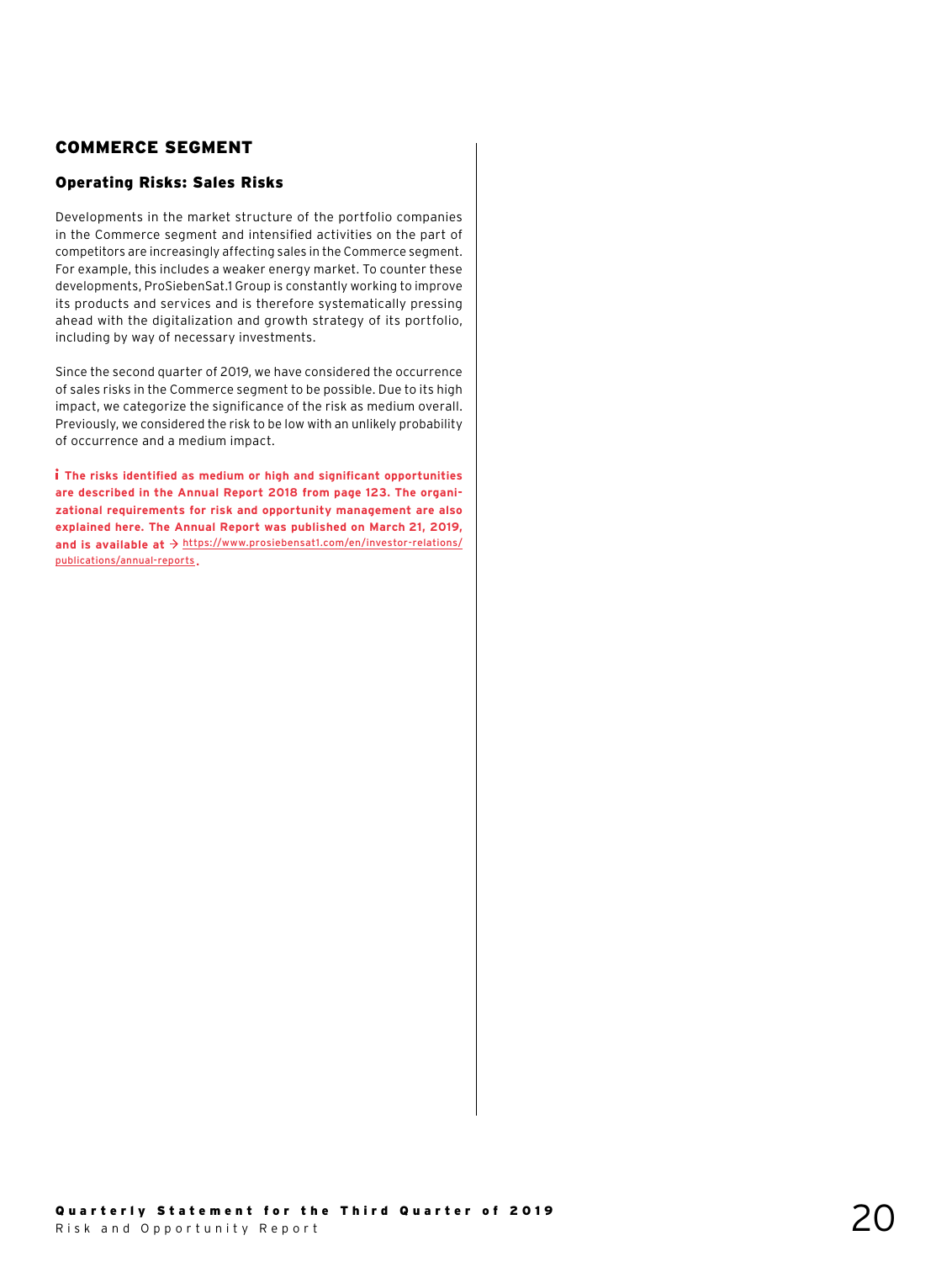# **OUTLOOK**

# <span id="page-20-1"></span><span id="page-20-0"></span>FUTURE BUSINESS AND INDUSTRY ENVIRONMENT

In their Joint Economic Forecast, the leading German research institutes adjusted their outlook from spring 2019 on the basis of the current significant economic slowdown and are now expecting gross domestic product to grow by 0.5% in real terms over 2019 as a whole, as opposed to 0.8% previously. Negative effects on the export-oriented German economy are mainly arising from global economic development, trade disputes – particularly between the US and China – and risks within Europe and the eurozone, such as threat of a no-deal Brexit. No rapid recovery is expected in 2020, either. The Joint Economic Forecast from spring 2019 was lowered by 0.7 percentage points to growth of 1.1%. However, this figure exaggerates the economic momentum, as 0.4 percentage points are attributable merely to the higher number of working days in 2020.

Positive impetus is currently coming mainly from the domestic construction industry and private consumer spending. Robust labor market development and rising incomes and transfer payments are currently expected for full-year 2019. It remains to be seen how far this development can continue in 2020 given the current macroeconomic downturn. In spite of this, the Joint Economic Forecast is currently still projecting real growth of private consumer spending of 1.4% for both years.  $\rightarrow$  [Economic Development, page 6](#page-5-1)  $\rightarrow$  [Risk and Opportunity](#page-18-1) [Report, page 19](#page-18-1)

In view of the weaker economic development and continuing structural changes in the advertising market, current forecasts anticipate a net decline for the TV advertising market again in 2019. The expectations vary between minus 1.8% (ZenithOptimedia) and minus 2.1% (Magna Global). According to ProSiebenSat.1 Group, the nine-month period was below Magna Global's forecast.

In contrast, in-stream video advertising is likely to continue its dynamic development and drive growth on the online advertising market. The expectations here range between a net increase of 6.4% (ZenithOptimedia) and 10.0% (Magna Global). For the German advertising market as a whole, Magna Global anticipates net growth of 2.1%, whereas ZenithOptimedia forecasts a decline of 0.6% for 2019. This shows that the effects of macroeconomic uncertainties on the advertising industry and in particular on the TV advertising market cannot currently be forecast reliably.  $\rightarrow$  Fig. 26  $\rightarrow$  [Development of the](#page-5-2) [Advertising Market, page 6](#page-5-2)

#### 26 / FORECAST FOR GDP, PRIVATE CONSUMPTION AND NET ADVERTISING MARKET IN COUNTRIES IMPORTANT FOR PROSIEBENSAT.1 GROUP in %, change vs. previous year



 <sup>2019</sup>e 2020e

Sources: **GER:** Joint Economic Forecast Autumn 2019. / **AT:** Austrian Institute for Economic Research (WIFO), Economic Forecast Autumn 2019. **CH:** State Secretariat Economic Affairs (SECO), Economic Forecast Autumn 2019. 1 Magna Global Ad Forecast June 2019.

**e:** estimate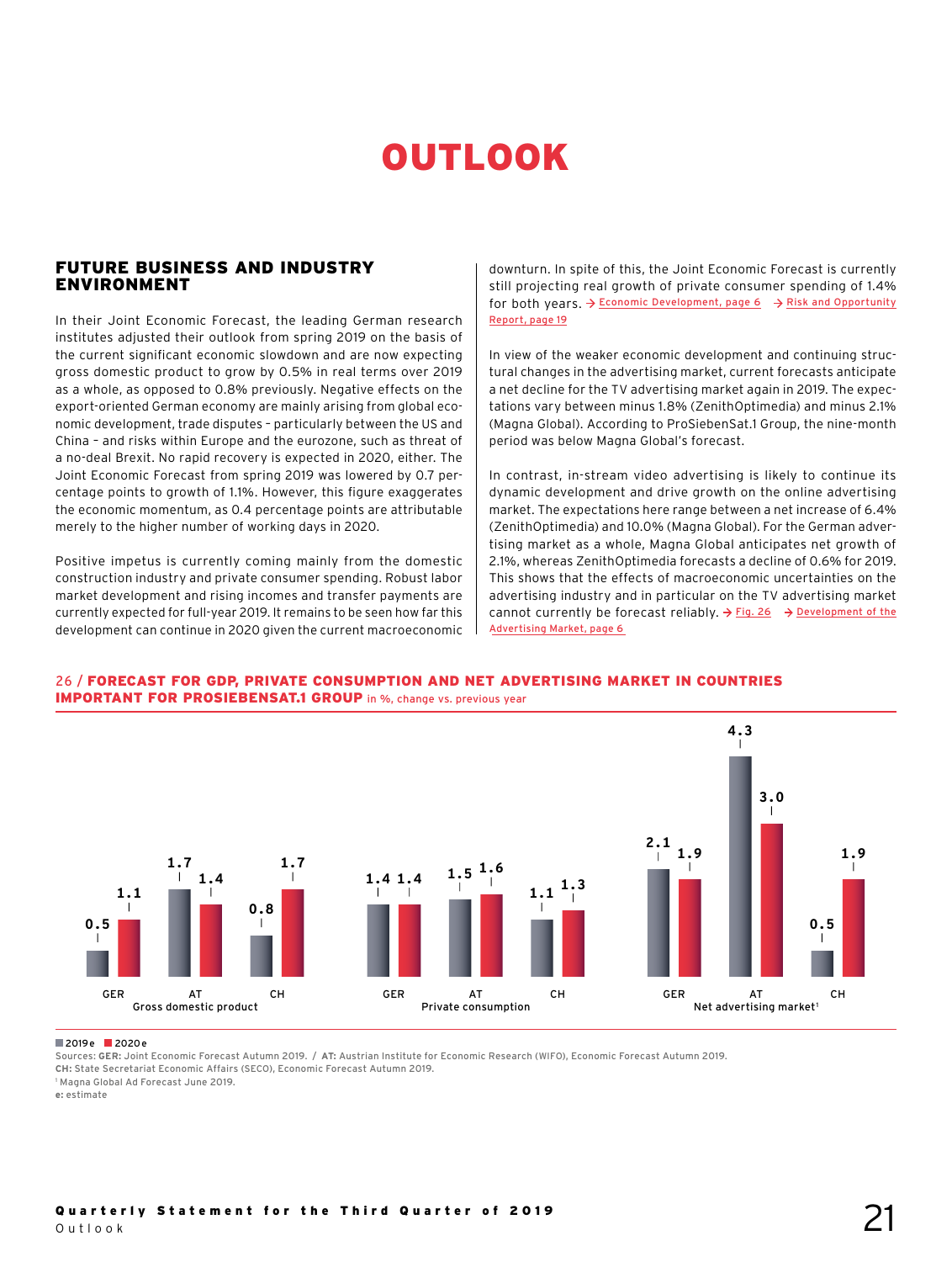# COMPANY OUTLOOK

ProSiebenSat.1 Group maintains its full-year targets communicated for the current fiscal year, i.e. a revenue increase in the mid-singledigit percentage range and – as outlined during the conference call for the second quarter – an adjusted EBITDA margin at the lower end of the target range of 22% to 25%. As already announced at the start of the year, however, the achievement of these financial targets is subject to the development of the macroeconomic environment and the TV advertising market. Adjusted net income for the full-year will be lower than in the previous year, as announced, reflecting the development of adjusted EBITDA.

In the first nine months, the development of revenues and earnings was largely in line with the Group's expectations. This is mainly attributable to the positive revenue development of Red Arrow Studios, NuCom Group and the digital and smart advertising business. In contrast, TV core advertising revenues are showing a downward trend, which was amplified in the third quarter by increased macroeconomic uncertainties. In terms of earnings, the weaker than originally predicted development of the TV advertising business was partially offset by cost measures.

The fourth quarter is traditionally the most important financial quarter for ProSiebenSat.1 Group, in which around one-third of the total annual revenues and close to 40% of adjusted EBITDA are generated. Despite the challenging economic conditions, the Group has decided to continue investing at a high level in the Entertainment business and in an acceleration of NuCom Group's growth. As announced, the investments will focus on the online beauty provider Flaconi in order to further enhance its market position both with regard to the important Christmas business and in the long term. Including these additional expenses, ProSiebenSat.1 Group now expects NuCom Group's adjusted EBITDA for the full-year to be around EUR 100 million and thus at around the previous year's level. At the same time, the potential range of TV advertising revenues that can be generated in the fourth quarter is usually much higher as a result of customers' individual investment decisions.

Visibility in the core business remains low at the start of the fourth quarter. Should the TV advertising environment remain weak and should TV core advertising revenues decline by an up to high-singledigit percentage in this quarter, adjusted EBITDA would decline by up to EUR 60 million. This also takes into account the planned additional investments recognized as expense in the fourth quarter. Depending on the development of the TV advertising business, the Group's adjusted EBITDA in the full-year would therefore decline to up to around EUR 850 million in this scenario. Despite the current more difficult macroeconomic conditions, the Group believes that it is on track to successfully continue the transformation of the Entertainment business and to keep strengthening its areas of growth.

As in the past, the Group will make specific statements about the financial targets for financial year 2020 at the Annual Press Conference on March 5, 2020.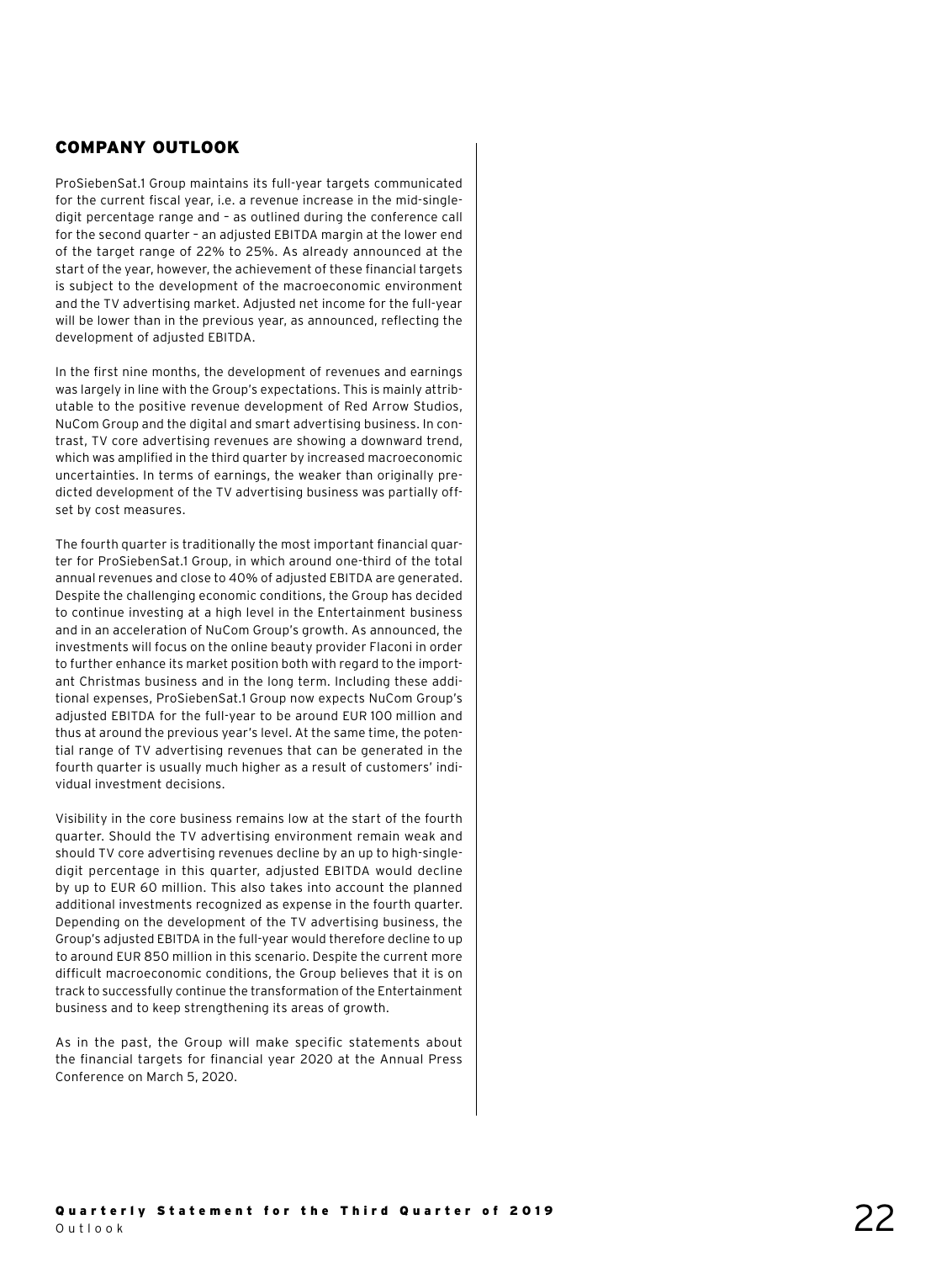# INCOME STATEMENT

# <span id="page-22-0"></span>27 / INCOME STATEMENT OF PROSIEBENSAT.1 GROUP in EUR m

|        |                                                                    | Q3 2019        | 03 2018      | 01-03 2019   | 01-03 2018     |
|--------|--------------------------------------------------------------------|----------------|--------------|--------------|----------------|
| 1.     | Revenues                                                           | 926            | 892          | 2,786        | 2,685          |
| 2.     | Cost of sales                                                      | $-571$         | $-544$       | $-1,628$     | $-1,512$       |
| 3.     | Gross profit                                                       | 355            | 348          | 1,158        | 1,174          |
| 4.     | Selling expenses                                                   | $-143$         | $-131$       | $-435$       | $-365$         |
| 5.     | Administrative expenses                                            | $-153$         | $-105$       | $-404$       | $-447$         |
| 6.     | Other operating expenses                                           | $-3$           | $-3$         | $-7$         | $-9$           |
| 7.     | Other operating income                                             | 8              | 23           | 26           | 39             |
| 8.     | <b>Operating result</b>                                            | 64             | 133          | 337          | 393            |
| 9.     | Interest and similar income                                        | $\Omega$       | $\mathbf{1}$ | $\mathbf{1}$ | $\overline{4}$ |
| 10.    | Interest and similar expenses                                      | $-16$          | $-16$        | $-41$        | $-59$          |
| 11.    | Interest result                                                    | $-16$          | $-15$        | $-39$        | $-55$          |
| 12.    | Result from investments accounted for using the equity method      | $-4$           | $-3$         | $-25$        | $-8$           |
| 13.    | Other financial result                                             | $\overline{4}$ | 62           | 84           | 77             |
| 14.    | <b>Financial result</b>                                            | $-16$          | 44           | 20           | 14             |
| 15.    | Result before income taxes                                         | 48             | 177          | 357          | 407            |
| 16.    | Income taxes                                                       | $-15$          | $-49$        | $-109$       | $-124$         |
|        | <b>NET INCOME</b>                                                  | 33             | 127          | 248          | 283            |
|        |                                                                    |                |              |              |                |
|        | Net income attributable to shareholders of ProSiebenSat.1 Media SE | 34             | 126          | 249          | 279            |
|        | Net income attributable to non-controlling interests               | $\Omega$       | $\mathbf{1}$ | $-1$         | $\overline{4}$ |
| in EUR |                                                                    |                |              |              |                |
|        | Earnings per share                                                 |                |              |              |                |
|        | Basic earnings per share                                           | 0.15           | 0.55         | 1.10         | 1.22           |
|        | Diluted earnings per share                                         | 0.14           | 0.54         | 1.09         | 1.21           |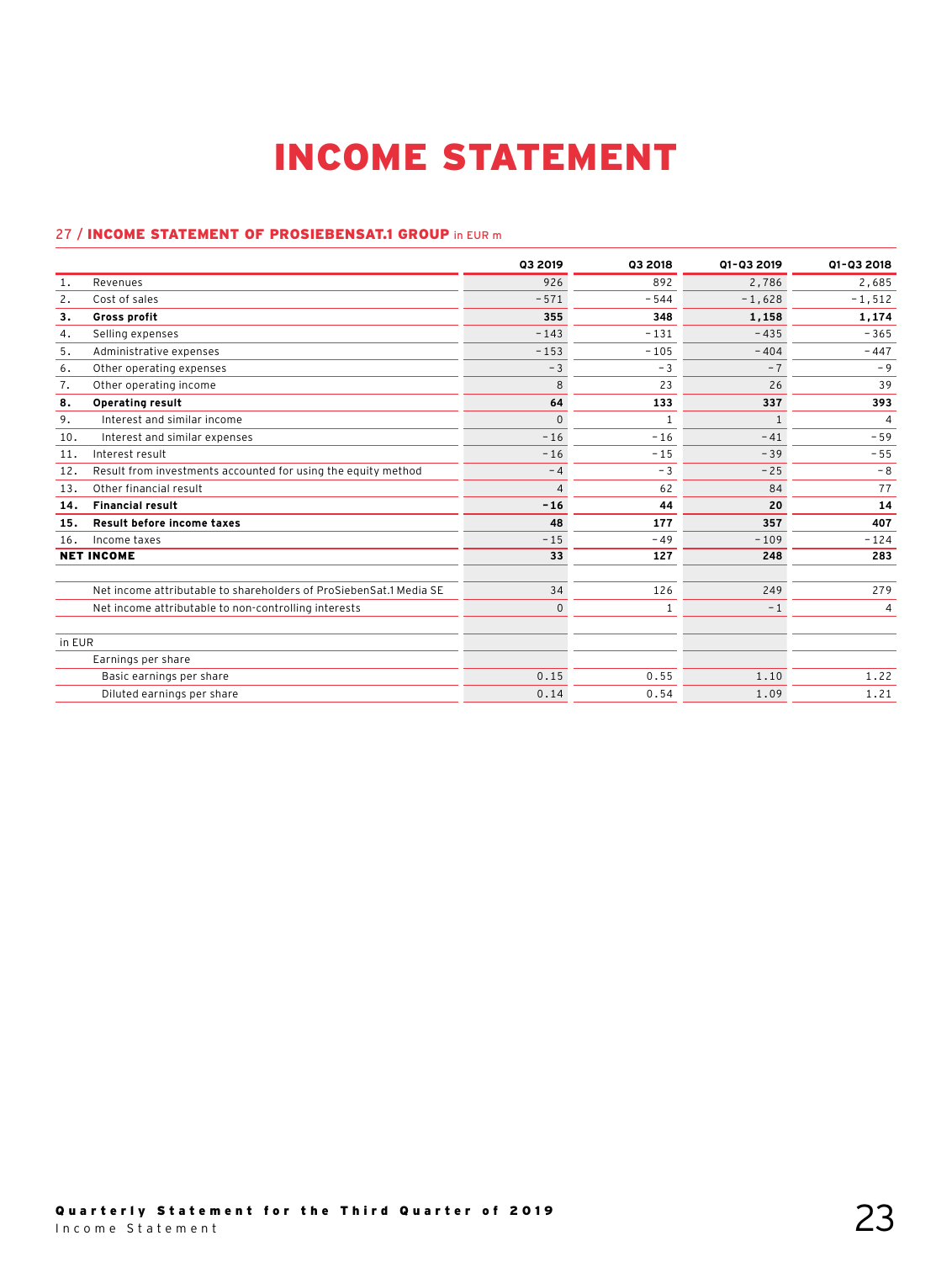# <span id="page-23-0"></span>STATEMENT OF COMPREHENSIVE INCOME

# 28 / STATEMENT OF COMPREHENSIVE INCOME OF PROSIEBENSAT.1 GROUP in EUR m

|                                                                                       | Q3 2019 | 03 2018 | 01-03 2019 | 01-03 2018 |
|---------------------------------------------------------------------------------------|---------|---------|------------|------------|
| Net income                                                                            | 33      | 127     | 248        | 283        |
| Items subsequently reclassified to profit or loss                                     |         |         |            |            |
| Change in foreign currency translation adjustment                                     | 20      | $-3$    | 24         |            |
| Changes in fair value of cash flow hedges                                             | 46      | $-19$   | 45         | 12         |
| Deferred tax on other comprehensive income                                            | $-13$   |         | $-13$      | - 3        |
| Other comprehensive income                                                            | 53      | $-17$   | 57         | 17         |
| Total comprehensive income                                                            | 86      | 111     | 305        | 300        |
|                                                                                       |         |         |            |            |
| Total comprehensive income attributable to shareholders of<br>ProSiebenSat.1 Media SE | 86      | 110     | 305        | 296        |
| Total comprehensive income attributable to non-controlling interests                  |         |         | $-1$       |            |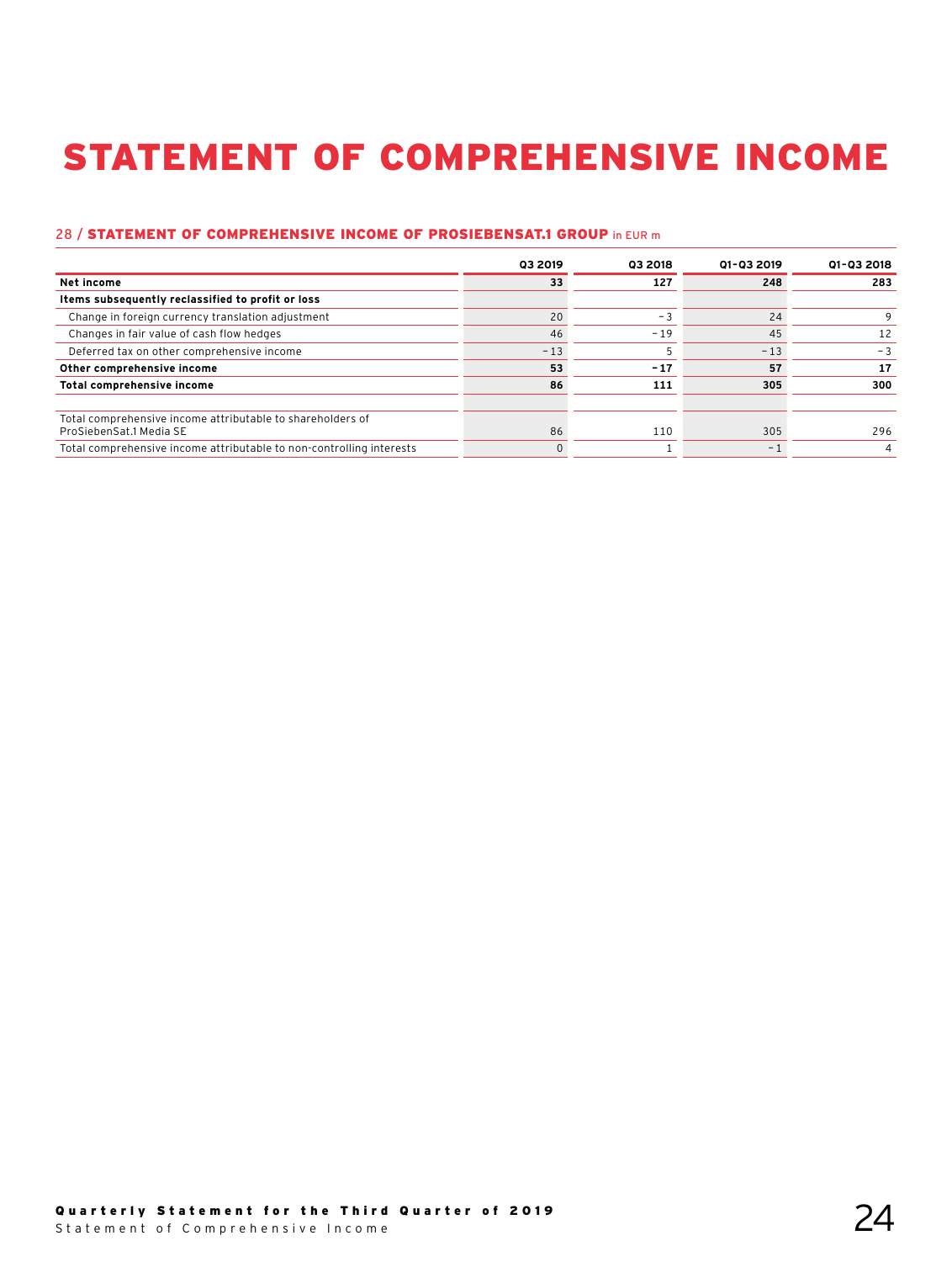# <span id="page-24-0"></span>STATEMENT OF FINANCIAL POSITION

## 29 / STATEMENT OF FINANCIAL POSITION OF PROSIEBENSAT.1 GROUP in EUR m

|                                                       | 09/30/2019 | 12/31/2018<br>adjusted <sup>1</sup> |
|-------------------------------------------------------|------------|-------------------------------------|
| A. Non-current assets                                 |            |                                     |
| Goodwill                                              | 2,118      | 1,962                               |
| II. Other intangible assets                           | 850        | 824                                 |
| Property, plant and equipment<br>III.                 | 337        | 327                                 |
| IV. Investments accounted for using the equity method | 52         | 77                                  |
| V. Non-current financial assets                       | 334        | 244                                 |
| VI. Programming assets                                | 1,067      | 937                                 |
| Other receivables and non-current assets<br>VII.      | 5          | 4                                   |
| Deferred tax assets<br>VIII.                          | 100        | 95                                  |
|                                                       | 4,862      | 4,470                               |
| <b>B.</b> Current assets                              |            |                                     |
| I. Programming assets                                 | 155        | 177                                 |
| II. Inventories                                       | 66         | 42                                  |
| Current financial assets<br>Ш.                        | 68         | 69                                  |
| IV. Trade receivables                                 | 511        | 529                                 |
| V. Current tax assets                                 | 70         | 98                                  |
| Other receivables and current assets<br>VI.           | 69         | 53                                  |
| VII. Cash and cash equivalents                        | 609        | 1,031                               |
|                                                       | 1,548      | 1,998                               |
| <b>Total assets</b>                                   | 6,410      | 6,468                               |

|      |                                                                      | 09/30/2019     | 12/31/2018<br>adjusted <sup>1</sup> |
|------|----------------------------------------------------------------------|----------------|-------------------------------------|
|      | A. Equity                                                            |                |                                     |
|      | I. Subscribed capital                                                | 233            | 233                                 |
|      | II. Capital reserves                                                 | 1.044          | 1,043                               |
|      | III. Consolidated equity generated                                   | $-139$         | $-119$                              |
|      | IV. Treasury shares                                                  | $-64$          | $-64$                               |
|      | V. Accumulated other comprehensive income                            | 92             | 36                                  |
|      | VI. Other equity                                                     | $-230$         | $-246$                              |
|      | Total equity attributable to shareholders of ProSiebenSat.1 Media SE | 937            | 883                                 |
|      | VII. Non-controlling interests                                       | 228            | 187                                 |
|      |                                                                      | 1,165          | 1,070                               |
|      | <b>B.</b> Non-current liabilities                                    |                |                                     |
|      | I. Non-current financial debt                                        | 3,190          | 3,189                               |
|      | II. Other non-current financial liabilities                          | 314            | 349                                 |
| III. | Trade payables                                                       | 59             | 53                                  |
|      | IV. Other non-current liabilities                                    | 26             | 6                                   |
|      | V. Provisions for pensions                                           | 26             | 28                                  |
|      | VI. Other non-current provisions                                     | 52             | 111                                 |
|      | VII. Deferred tax liabilities                                        | 269            | 239                                 |
|      |                                                                      | 3,937          | 3,974                               |
|      | C. Current liabilities                                               |                |                                     |
|      | I. Current financial debt                                            | $\overline{7}$ | 5                                   |
|      | II. Other current financial liabilities                              | 132            | 200                                 |
| III. | Trade payables                                                       | 610            | 550                                 |
|      | IV. Other current liabilities                                        | 306            | 362                                 |
|      | V. Provisions for taxes                                              | 84             | 109                                 |
|      | VI. Other current provisions                                         | 169            | 198                                 |
|      |                                                                      | 1,308          | 1,424                               |
|      | <b>Total equity and liabilities</b>                                  | 6,410          | 6,468                               |

<sup>1</sup> At December 31, 2018, an amount of EUR 116 million relating to the effects of General Atlantic's acquisition of a non-controlling interest in 2018 was reclassified between the equity items VI. "Other equity" and VII. "Non-controlling interests" due to a necessary adjustment identified in the first quarter of 2019. Consequently, "Non-controlling interests" declined by EUR 116 million and "Other equity" increased correspondingly by EUR 116 million, compared to amounts previously reported.

# Quarterly Statement for the Third Quarter of 2019<br>Statement of Financial Position

Statement of Financial Position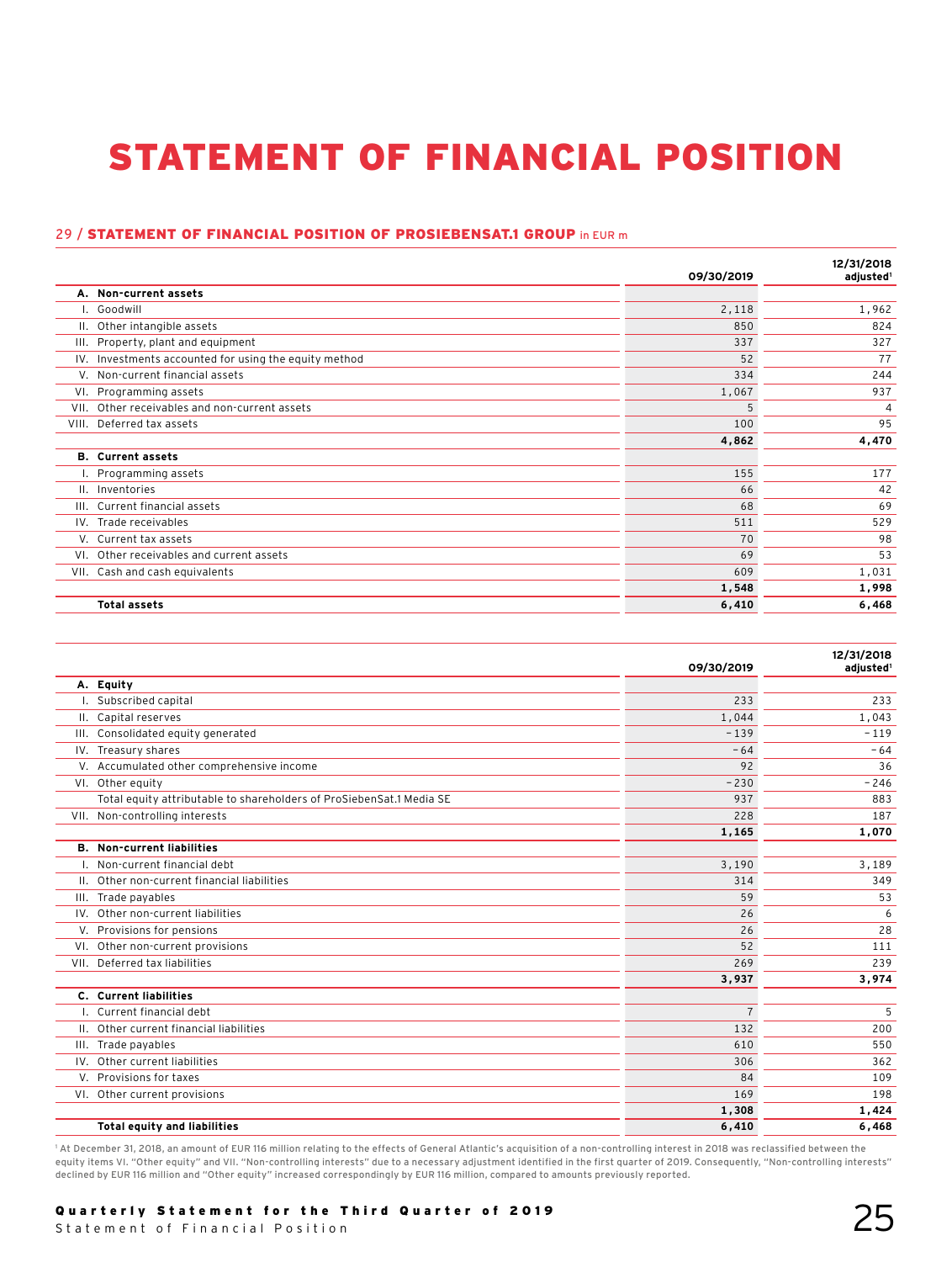# CASH FLOW STATEMENT

# <span id="page-25-0"></span>30 / CASH FLOW STATEMENT OF PROSIEBENSAT.1 GROUP in EUR m

|                                                                                                                     | Q3 2019      | Q3 2018            | Q1-Q3 2019     | Q1-Q3 2018           |
|---------------------------------------------------------------------------------------------------------------------|--------------|--------------------|----------------|----------------------|
| Net income                                                                                                          | 33           | 127                | 248            | 283                  |
| Income taxes                                                                                                        | 15           | 49                 | 109            | 124                  |
| Financial result                                                                                                    | 16           | $-44$              | $-20$          | $-14$                |
| Depreciation, amortization and impairments of other intangible assets and<br>property, plant and equipment          | 58           | 54                 | 169            | 157                  |
| Consumption/reversal of impairment of programming assets                                                            | 226          | 209                | 675            | 655                  |
| Change in provisions for pensions and other provisions                                                              | $\mathbf{1}$ | $-33$              | $-19$          | $\mathbf{1}$         |
| Gain/loss on the sale of assets                                                                                     | $-1$         | $-19$              | $-3$           | $-22$                |
| Other non-cash income/expenses                                                                                      | $-1$         | $-1$               | $-4$           | $\mathbf 0$          |
| Change in working capital                                                                                           | $-21$        | 17                 | $-68$          | $-80$                |
| Dividends received                                                                                                  | $\Omega$     | 1                  | $\overline{7}$ | $\overline{7}$       |
| Income tax paid                                                                                                     | $-45$        | $-49$              | $-98$          | $-156$               |
| Interest paid                                                                                                       | $-8$         | $-10$              | $-38$          | $-48$                |
| Interest received                                                                                                   | $\mathbf{1}$ | $\Omega$           | 3              | $\overline{c}$       |
| Cash flow from operating activities                                                                                 | 275          | 301                | 961            | 909                  |
| Proceeds from disposal of other intangible assets, property,<br>plant and equipment and financial assets            | 3            | $\overline{c}$     | 37             | 30                   |
| Payments for the acquisition of other intangible assets and property,                                               |              |                    |                |                      |
| plant and equipment                                                                                                 | $-44$        | $-36$              | $-146$         | $-103$               |
| Payments for the acquisition of financial assets                                                                    | $-21$        | $-12$              | $-55$          | $-39$                |
| Proceeds from disposal of programming assets                                                                        | 5            | 5                  | 12             | 12                   |
| Payments for the acquisition of programming assets                                                                  | $-286$       | $-248$             | $-865$         | $-711$               |
| Payments for the issuance of loan receivables to external parties                                                   | $\Omega$     | $-7$               | $-1$           | $-6$                 |
| Payments for the issuance of loan receivables to financial assets                                                   | $-/-$        | $-2$               | $-/-$          | $-5$                 |
| Proceeds from the repayment of loan receivables from financial assets                                               | $-/-$        | $-/-$              | $-/-$          | $\mathbf{1}$         |
| Cash flow from obtaining control of subsidiaries or other businesses<br>(net of cash and cash equivalents acquired) | $-6$         | $-3$               | $-100$         | $-233$               |
| Cash flow from losing control of subsidiaries or other businesses<br>(net of cash and cash equivalents disposed of) | 3            | 3                  | 5              | 5                    |
| Cash flow from investing activities                                                                                 | $-346$       | $-299$             | $-1,112$       | $-1,049$             |
| <b>Free cash flow</b>                                                                                               | $-71$        | 3                  | $-150$         | $-140$               |
| Dividend paid                                                                                                       | $-/-$        | $-/-$              | $-269$         | $-442$               |
| Repayment of interest-bearing liabilities                                                                           | $-7$         | 0                  | $-12$          | $-1$                 |
| Proceeds from issuance of interest-bearing liabilities                                                              | 3            | $\Omega$           | 24             | 5                    |
| Repayment of lease liabilities                                                                                      | $-11$        | $-10$              | $-31$          | $-30$                |
| Proceeds from the sale of shares in other entities without change in control                                        | $-/-$        | $\mathbf{0}$       | $-/-$          | 286                  |
| Payments for shares in other entities without change in control                                                     | $\Omega$     | $-1$               | $-2$           | $-222$               |
| Proceeds from non-controlling interests                                                                             | $-/-$        | $-/-$              | $\overline{7}$ | 1                    |
| Dividend payments to non-controlling interests                                                                      | $-1$         | $-2$               | $-3$           | $-26$                |
| <b>Cash flow from financing activities</b>                                                                          | $-16$        | $-14$              | $-286$         | -427                 |
| Effect of foreign exchange rate changes on cash and cash equivalents                                                | 12           | $-3$               | 14             | 9                    |
| Change in cash and cash equivalents                                                                                 | $-76$        | $-14$              | $-422$         | -559                 |
| Cash and cash equivalents at beginning of reporting period                                                          | 685          | 1,014 <sup>1</sup> | 1,031          | $1,559$ <sup>1</sup> |
| Cash and cash equivalents at end of reporting period                                                                | 609          | 1,000              | 609            | 1,000                |

1 Includes cash and cash equivalents of assets held for sale.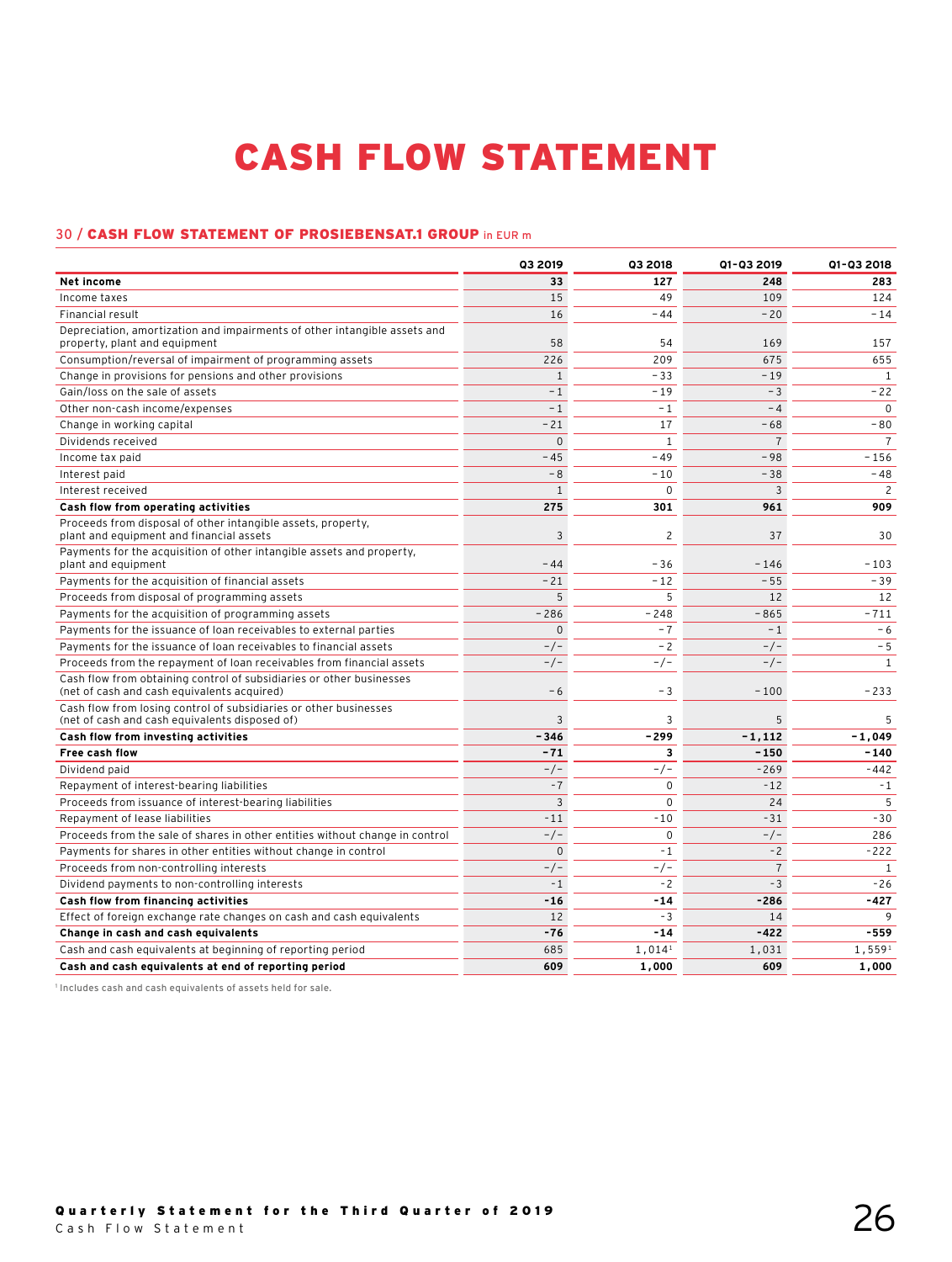# <span id="page-26-0"></span>STATEMENT OF CHANGES IN EQUITY

## 31 / STATEMENT OF CHANGES IN EQUITY OF PROSIEBENSAT.1 GROUP Q1-Q3 2018 in EUR m

|                                             |                            |                     |                                               |                         | Accumulated other comprehensive income                     |                                                           |                                                  |                        |                 |                                                                                                |                                   |                 |
|---------------------------------------------|----------------------------|---------------------|-----------------------------------------------|-------------------------|------------------------------------------------------------|-----------------------------------------------------------|--------------------------------------------------|------------------------|-----------------|------------------------------------------------------------------------------------------------|-----------------------------------|-----------------|
|                                             | Sub-<br>scribed<br>capital | Capital<br>reserves | Consoli-<br>dated<br>equity<br>aene-<br>rated | Trea-<br>surv<br>shares | Foreign<br>currency<br>trans-<br>lation<br>adjust-<br>ment | <b>Fair value</b><br>changes<br>of<br>cash flow<br>hedges | Valuation<br>of<br>provisions<br>for<br>pensions | De-<br>ferred<br>taxes | Other<br>equity | <b>Total equity</b><br>attributable to<br>shareholders of<br>ProSiebenSat.1<br><b>Media SE</b> | Non-con-<br>trolling<br>interests | Total<br>equity |
| December 31, 2017                           | 233                        | 1,055               | 79                                            | $-13$                   | $-14$                                                      |                                                           | $-9$                                             |                        | $-113$          | 1,225                                                                                          | 26                                | 1,252           |
| Change in reporting<br>standards            | $-/-$                      | $-/-$               | $-5$                                          | $-/-$                   | $-/-$                                                      | $-/-$                                                     | $-/-$                                            | $-/-$                  | $-/-$           | $-5$                                                                                           | $-/-$                             | $-5$            |
| <b>January 1, 2018</b>                      | 233                        | 1,055               | 74                                            | $-13$                   | $-14$                                                      | 7                                                         | $-9$                                             | 1                      | $-113$          | 1,221                                                                                          | 26                                | 1,247           |
| Net income                                  | $-/-$                      | $-/-$               | 279                                           | $-/-$                   | $-/-$                                                      | $-/-$                                                     | $-/-$                                            | $-/-$                  | $-/-$           | 279                                                                                            | 4                                 | 283             |
| Other comprehen-<br>sive income             | $-/-$                      | $-/-$               | $-/-$                                         | $-/-$                   | 9                                                          | 12                                                        | $-/-$                                            | $-3$                   | $-/-$           | 17                                                                                             | $-/-$                             | 17              |
| Total comprehen-<br>sive income             | -/-                        | $-/-$               | 279                                           | $-/-$                   | 9                                                          | 12                                                        | -/-                                              | $-3$                   | $-/-$           | 296                                                                                            | 4                                 | 300             |
| Dividends                                   | $-/-$                      | $-/-$               | $-442$                                        | $-/-$                   | $-/-$                                                      | $-/-$                                                     | $-/-$                                            | $-/-$                  | $-/-$           | $-442$                                                                                         | $-26$                             | $-468$          |
| Share-based<br>payments                     | $-/-$                      | $-17$               | $-/-$                                         | $-/-$                   | $-/-$                                                      | $-/-$                                                     | $-/-$                                            | $-/-$                  | $-/-$           | $-17$                                                                                          | $-/-$                             | $-17$           |
| Other changes                               | $-/-$                      |                     | $\mathbf 0$                                   | $-/-$                   | $-/-$                                                      | $-/-$                                                     | $-/-$                                            | $-/-$                  | $-101$          | $-100$                                                                                         | 189                               | 89              |
| September 30, 2018 <sup>1</sup><br>adjusted | 233                        | 1,039               | -88                                           | $-13$                   | - 5                                                        | 18                                                        | - 9                                              | -3                     | $-214$          | 958                                                                                            | 193                               | 1,151           |

# 32 / STATEMENT OF CHANGES IN EQUITY OF PROSIEBENSAT.1 GROUP Q1-Q3 2019 in EUR m

|                                            |                            |                     |                                               |                         |                                                            |                                                           | Accumulated other comprehensive income           |                        |                 |                                                                                                       |                                   |                 |
|--------------------------------------------|----------------------------|---------------------|-----------------------------------------------|-------------------------|------------------------------------------------------------|-----------------------------------------------------------|--------------------------------------------------|------------------------|-----------------|-------------------------------------------------------------------------------------------------------|-----------------------------------|-----------------|
|                                            | Sub-<br>scribed<br>capital | Capital<br>reserves | Consoli-<br>dated<br>equity<br>aene-<br>rated | Trea-<br>sury<br>shares | Foreign<br>currency<br>trans-<br>lation<br>adjust-<br>ment | <b>Fair value</b><br>changes<br>of<br>cash flow<br>hedges | Valuation<br>οf<br>provisions<br>for<br>pensions | De-<br>ferred<br>taxes | Other<br>equity | <b>Total equity</b><br>attributable to<br>shareholders of<br><b>ProSiebenSat.1</b><br><b>Media SE</b> | Non-con-<br>trolling<br>interests | Total<br>equity |
| December 31, 2018 <sup>1</sup><br>adjusted | 233                        | 1,043               | $-119$                                        | $-64$                   | 4                                                          | 54                                                        | $-10$                                            | $-13$                  | $-246$          | 883                                                                                                   | 187                               | 1,070           |
| Net income                                 | $-/-$                      | $-/-$               | 249                                           | $-/-$                   | $-/-$                                                      | $-/-$                                                     | $-/-$                                            | $-/-$                  | $-/-$           | 249                                                                                                   | $-1$                              | 248             |
| Other comprehen-<br>sive income            | $-/-$                      | $-/-$               | $-/-$                                         | $-/-$                   | 24                                                         | 45                                                        | $-/-$                                            | $-13$                  | $-/-$           | 56                                                                                                    | $\mathbf 0$                       | 57              |
| Total comprehen-<br>sive income            | $-/-$                      | -/-                 | 249                                           | $-/-$                   | 24                                                         | 45                                                        | $-/-$                                            | $-13$                  | $-/-$           | 305                                                                                                   | -1                                | 305             |
| Dividends                                  | $-/-$                      | $-/-$               | $-269$                                        | $-/-$                   | $-/-$                                                      | $-/-$                                                     | $-/-$                                            | $-/-$                  | $-/-$           | $-269$                                                                                                | $-3$                              | $-272$          |
| Other changes                              | $-/-$                      |                     | $\Omega$                                      | $\Omega$                | $-/-$                                                      | $-/-$                                                     | $-/-$                                            | $-/-$                  | 16              | 17                                                                                                    | 45                                | 62              |
| September 30, 2019                         | 233                        | 1,044               | $-139$                                        | -64                     | 27                                                         | 100                                                       | $-10$                                            | -25                    | $-230$          | 937                                                                                                   | 228                               | 1,165           |

 $^{\rm !}$  As of September 30, 2018, and December 31, 2018, amounts were reclassified between the equity items "Other equity" and "Non-controlling interests" due to a necessary adjustment identified in the first quarter of 2019 in relation to the effects of General Atlantic's entry in 2018. The reclassification amounts to EUR 19 million as of September 30, 2018. Consequently, "Non-controlling interests" increased by EUR 19 million while "Other equity" decreased by EUR 19 million as of September 30, 2018, compared to the amounts previously reported. As of December 31, 2018, the reclassification amounted to EUR 116 million, with "Non-controlling interests" being reported as EUR 116 million lower and "Other equity" as EUR 116 million higher after the adjustment.